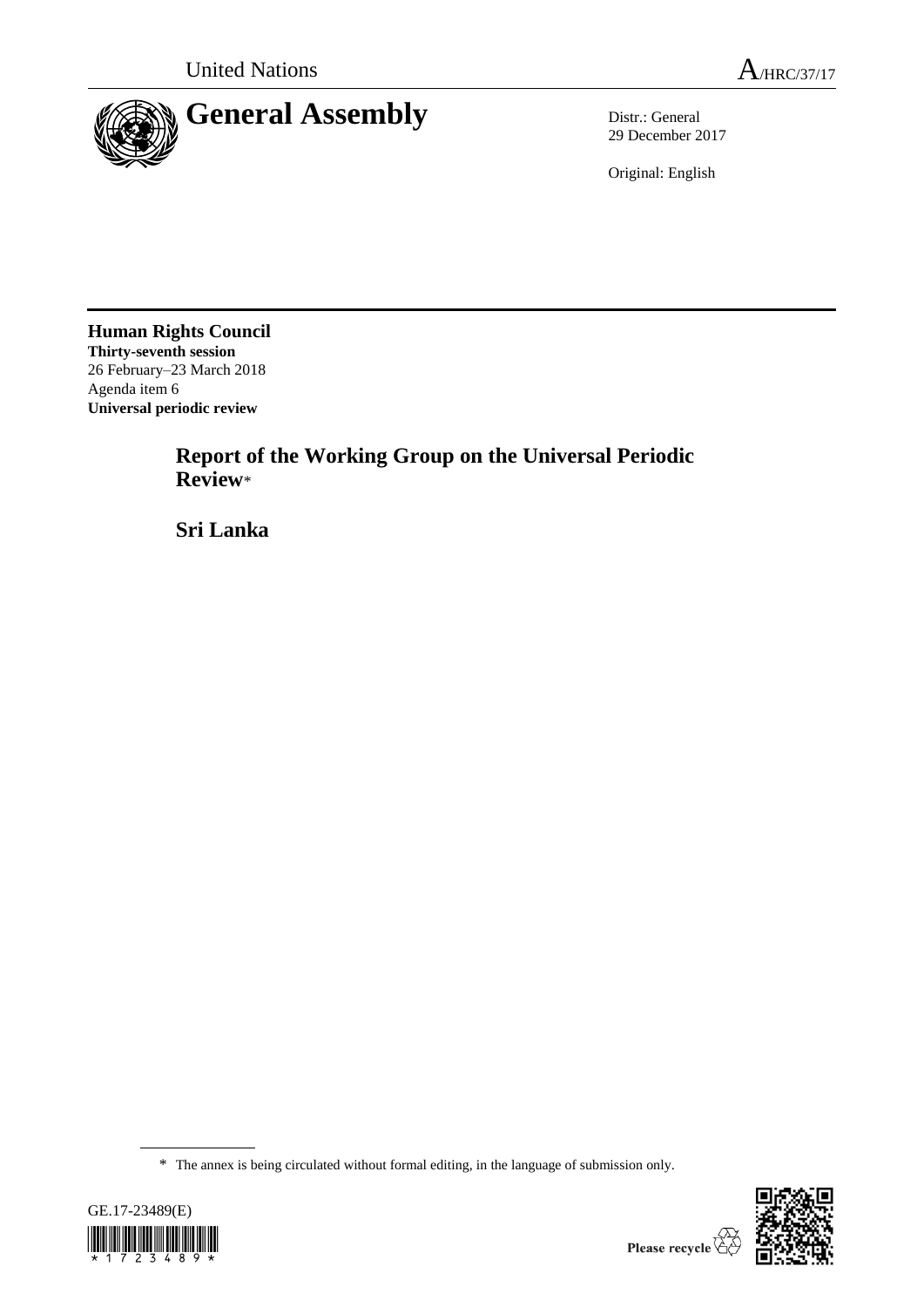# **Introduction**

1. The Working Group on the Universal Periodic Review, established in accordance with Human Rights Council resolution 5/1, held its twenty-eighth session from 6 to 17 November 2017. The review of Sri Lanka was held at the 16th meeting, on 15 November 2017. The delegation of Sri Lanka was headed by the Deputy Minister of National Policies and Economic Affairs, Harsha de Silva. At its 18th meeting, held on 17 November 2017, the Working Group adopted the report on Sri Lanka.

2. On 13 February 2017, the Human Rights Council selected the following group of rapporteurs (troika) to facilitate the review of Sri Lanka: Burundi, the Republic of Korea and the Bolivarian Republic of Venezuela.<sup>1</sup>

3. In accordance with paragraph 15 of the annex to Human Rights Council resolution 5/1 and paragraph 5 of the annex to Council resolution 16/21, the following documents were issued for the review of Sri Lanka:

(a) A national report submitted/written presentation made in accordance with paragraph 15 (a) (A/HRC/WG.6/28/LKA/1);

A compilation prepared by the Office of the United Nations High Commissioner for Human Rights (OHCHR) in accordance with paragraph 15 (b) (A/HRC/WG.6/28/LKA/2);

(c) A summary prepared by OHCHR in accordance with paragraph 15 (c) (A/HRC/WG.6/28/LKA/3).

4. A list of questions prepared in advance by Belgium, Brazil, Estonia, Germany, Liechtenstein, Norway, Portugal, Slovenia, Sweden, Switzerland, the United Kingdom of Great Britain and Northern Ireland, the United States of America, and Uruguay was transmitted to Sri Lanka through the troika. These questions are available on the extranet of the universal periodic review.

## **I. Summary of the proceedings of the review process**

#### **A. Presentation by the State under review**

5. Sri Lanka emphasized that it was participating in the review against the backdrop of a renewed and transformed local setting, led by its people at two historic elections. The victory of President Maithripala Sirisena at the 8 January 2015 presidential election and the uniting of the two main political parties under the National Unity Government following the parliamentary elections of August 2015 had enabled a fundamental shift in the country's political culture towards matters pertaining to human rights, greater openness, and engagement locally with its own citizens, with the United Nations and with the international community. Therefore, much of the progress had been achieved during a brief period, of roughly the past 2 years and 10 months.

6. With regard to the preparation of the national report for the universal periodic review, Sri Lanka highlighted the extensive and inclusive consultation process, which had involved ministries and departments, civil society representatives, and experts in different fields, and had involved two stages — the development of the National Human Rights Action Plan and the preparation of the draft national report.

<sup>1</sup> At the 25th meeting of the Human Rights Council, held on 22 September 2017 during the thirty-sixth session, under agenda item 6 entitled "Universal periodic review", the President of the Council asked the Council to consider the agreement reached by the Plurinational State of Bolivia, Peru, Sri Lanka and the Bolivarian Republic of Venezuela, as outlined in a letter from the Plurinational State of Bolivia dated 20 September 2017, that the Plurinational State of Bolivia and the Bolivarian Republic of Venezuela would exchange places in their respective troikas. The Council approved the change in the composition of the troikas of Peru and Sri Lanka, which had initially been selected at the organizational meeting of the Council, held on 13 February 2017.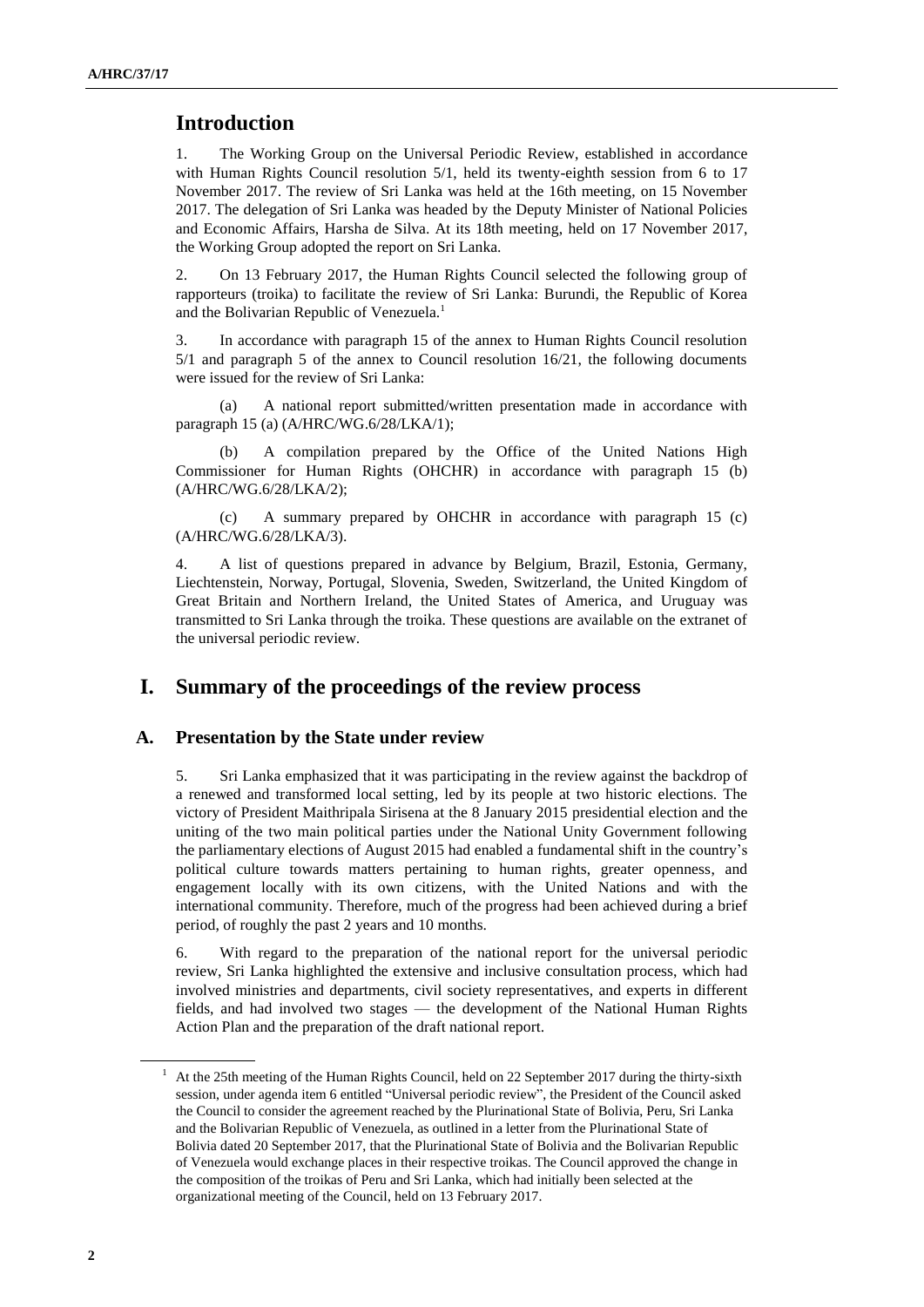7. The delegation expressed the Government's commitment to a process of truthseeking, justice, reparation and guarantees of non-recurrence. Sri Lanka had worked with all parties concerned to adopt by consensus Human Rights Council resolution 30/1, which it had co-sponsored. The resolution envisaged the setting up of a permanent office on missing persons, a truth-seeking commission, a judicial mechanism with a special counsel, and a reparations office. Sri Lanka had also worked with the Council members to have the timeline for resolution 30/1 extended by two years, through the adoption by consensus of resolution 34/1 in March 2017. The delegation also stressed that investigations into allegations pertaining to human rights and humanitarian law violations during the conflict would not unfairly target or punish security forces specifically, but would be carried out through judicial processes, respecting due process.

8. Sri Lanka noted that it had intensified its engagement and cooperation both with special procedures and with treaty bodies. Since the last universal periodic review, Sri Lanka had participated in six reviews by treaty bodies, and the review by the Committee on the Rights of the Child was scheduled for January 2018. In December 2015, Sri Lanka had extended a standing invitation to all thematic special procedures. Eight thematic special procedure mandate holders and working groups had visited Sri Lanka since the last universal periodic review, with six of them being received since January 2015. Moreover, members of the Working Group on Arbitrary Detention were visiting from 4 to 15 December 2017, and the Special Rapporteur on the promotion and protection of the right to freedom of opinion and expression was visiting early in 2018. The delegation noted that the previous United Nations High Commissioner for Human Rights had visited Sri Lanka in 2013 and the current High Commissioner had visited in February 2016, and that the Secretary-General of the United Nations had visited in September 2016.

9. During the period under review, Sri Lanka had become a State party to a number of international instruments. On 14 November 2017, the Cabinet of Ministers had approved the country's accession to the Optional Protocol to the Convention against Torture and Other Cruel, Inhuman or Degrading Treatment or Punishment. The delegation reported that the Human Rights Commission of Sri Lanka would be appointed as the national preventive mechanism. Sri Lanka had formally withdrawn its reservation to article 29 of the International Convention on the Protection of the Rights of All Migrants Workers and Members of Their Families, and had withdrawn all derogations notified under the International Covenant on Civil and Political Rights by November 2015. A declaration had been made under article 22 of the Convention against Torture and Other Cruel, Inhuman or Degrading Treatment or Punishment recognizing the competence of the Committee against Torture to receive individual communications.

10. Sri Lanka highlighted the enactment of the nineteenth amendment to the Constitution, in May 2015. That amendment had reduced the powers of the Executive President, strengthened the independence of key institutions with the objective of depoliticizing the public service, reduced the President's term of office, restored the twoterm limit of the executive presidency, reduced Parliament's term and curtailed the President's power to dissolve Parliament, among other things. The independence of the Human Rights Commission of Sri Lanka had also been strengthened following the enactment of the nineteenth amendment.

11. Sri Lanka reported the enactment by Parliament of the Assistance to and Protection of Victims of Crime and Witnesses Act, in February 2015, which provided for the payment of compensation to victims of crime and established a special fund for that purpose, and also of the Right to Information Act, which had come into operation on 3 February 2017.

12. Sri Lanka noted the regulations and measures for the eradication of child labour, including through a Special Presidential Task Force for the Protection of Children under the direct purview of the President. In June 2016, the President had signed a pledge on zero tolerance of child labour.

Sri Lanka noted that it had made, and continued to make, efforts to provide internally displaced persons with durable solutions. The Cabinet of Ministers had approved the National Policy on Durable Solutions for Conflict-Affected Displacement, in August 2016.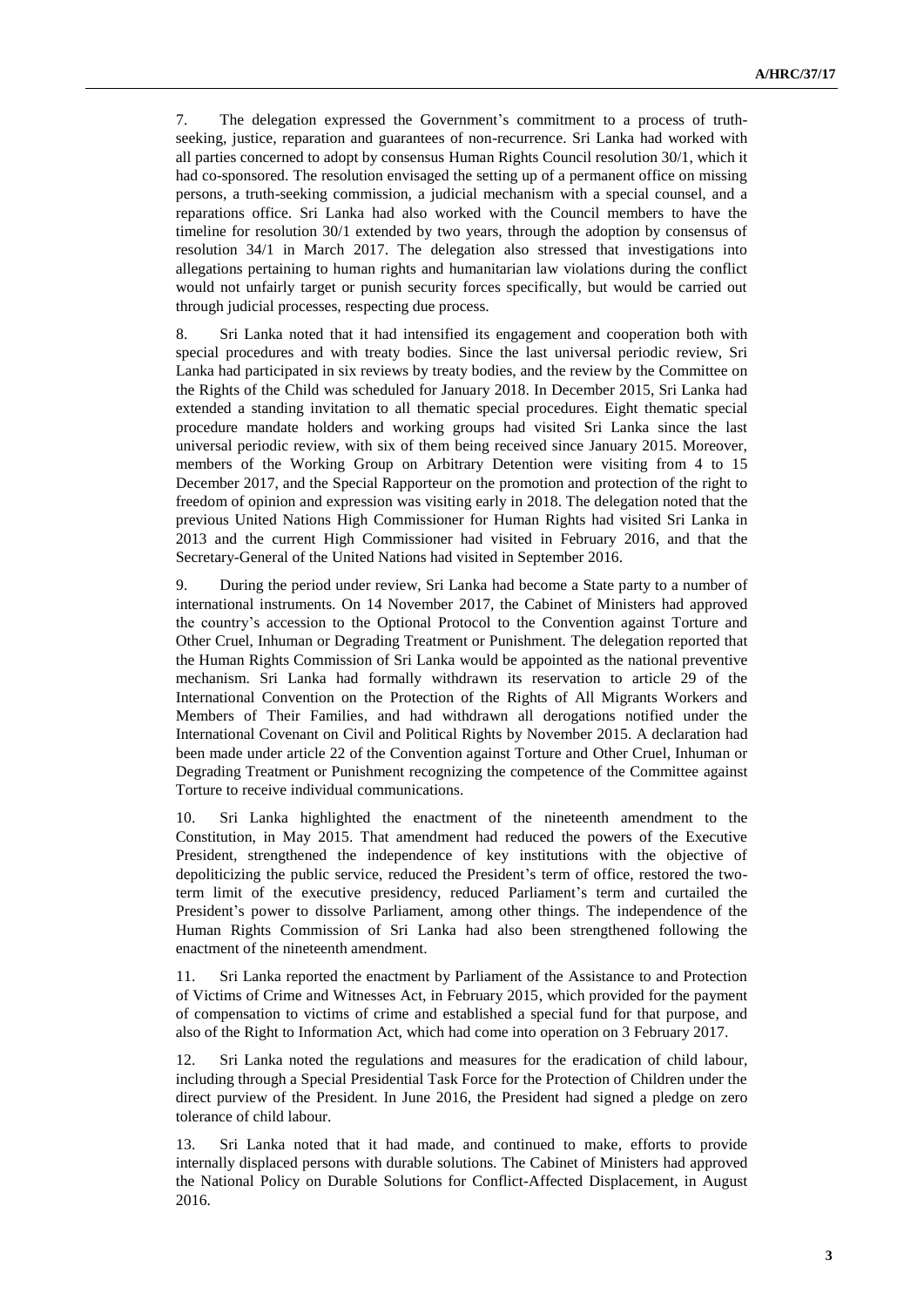14. Sri Lanka highlighted the "Blue-Green Budget: the Launch of Enterprise Sri Lanka", for 2018, which had been prepared on the basis of the Sustainable Development Goals. It noted that the Goals had been incorporated into government policies and programmes, including through the Sri Lanka Sustainable Development Act.

15. As for language and cultural rights, Sri Lanka reported that in March 2015 the Government had issued a circular to all government institutions in which it was stated that no prohibition existed on the national anthem being sung in the Tamil language, and on 4 February 2016 the national anthem was sung in both official languages, at the National Independence Day celebrations.

16. Sri Lanka noted that the initial design and contours of the Truth and Reconciliation Commission and the Reparations Office had been based on the inputs received through nationwide consultations carried out by a consultation task force comprised of 11 eminent civil society members. Sri Lanka had started the process of constitutional reform as a measure for guaranteeing non-recurrence of the conflict, on the basis of the framework resolution adopted in March 2017. The consultations in that regard were ongoing.

17. The Office on Missing Persons, which had become operational on 15 September 2017, was the first of the reconciliation mechanisms to be set up, with SL Rs 1.4 billion proposed to be allocated for it in the budget for 2018. Sri Lanka noted that having a section of the national budget expressly dedicated to reconciliation was unprecedented.

#### **B. Interactive dialogue and responses by the State under review**

18. During the interactive dialogue, 88 delegations made statements. Recommendations made during the dialogue are to be found in section II of the present report.

19. France welcomed the commitment to implement Human Rights Council resolution 30/1 and encouraged Sri Lanka to accelerate the reconciliation and transitional justice process and criminalize enforced disappearances.

20. Georgia noted with satisfaction the National Human Rights Action Plan and the ratification of the Convention on the Rights of Persons with Disabilities, urging Sri Lanka to implement it effectively.

21. Germany welcomed the establishment of the Office on Missing Persons and encouraged Sri Lanka to fulfil its commitments under Council resolution 30/1.

22. Ghana commended the ratification of the Convention on the Rights of Persons with Disabilities and the commitments by Sri Lanka to resolving complex post-conflict challenges.

23. Guatemala expressed concern over existing legislative provisions discriminating against women and made recommendations.

24. Haiti welcomed steps to demilitarize parts of the island, to ratify the International Convention for the Protection of All Persons from Enforced Disappearance and to strengthen the independence of the Human Rights Commission of Sri Lanka.

25. The Holy See appreciated accomplishments in poverty eradication, prevention of violence and resolving post-conflict challenges, and encouraged Sri Lanka to continue the reconciliation and peace process.

26. Honduras encouraged Sri Lanka to implement recommendations of the review in its new National Human Rights Action Plan.

27. India noted progress on the resettlement of internally displaced persons, the rehabilitation of ex-combatants, demining and reconstruction activities, and urged Sri Lanka to resolve residual resettlement and rehabilitation issues.

28. Indonesia applauded the National Human Rights Action Plan, the ratification of the Convention on the Rights of Persons with Disabilities, the Assistance to and Protection of Victims of Crime and Witnesses Act, and the Peacebuilding Priority Plan.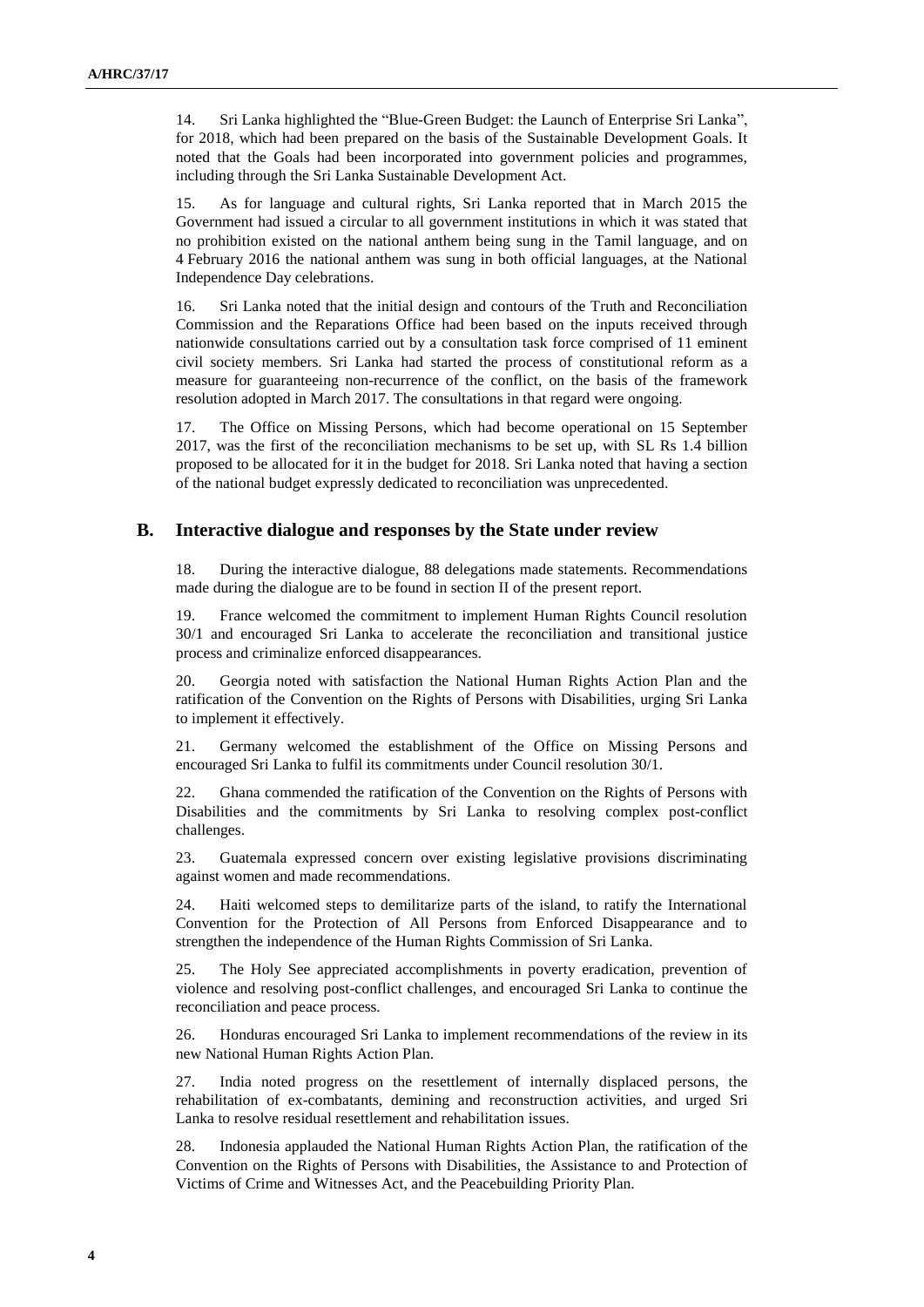29. The Islamic Republic of Iran commended the Assistance to and Protection of Victims of Crime and Witnesses Act, and the ratification of the Convention on the Rights of Persons with Disabilities and its incorporation into domestic law.

30. Iraq applauded the accession by Sri Lanka to the majority of human rights instruments, the nineteenth amendment to the Constitution and the return of exiled journalists since 2015.

31. Ireland welcomed the ratification of human rights treaties, and the co-sponsorship by Sri Lanka of Human Rights Council resolution 30/1, but was concerned about intimidation and harassment of human rights defenders.

32. Italy commended Sri Lanka for ratifying a number of international instruments, for the National Human Rights Action Plan 2017–2021 and for incorporating previous universal periodic review recommendations during the implementation of the previous plan.

33. Japan commended the efforts towards national reconciliation, the development of the legal system, the protection and promotion of the rights of women, children and persons with disabilities, and poverty alleviation initiatives.

34. The Lao People's Democratic Republic welcomed the National Human Rights Action Plan 2017–2021, and commended Sri Lanka for ratifying the Convention on the Rights of Persons with Disabilities and enhancing the right to education.

35. Latvia appreciated the standing invitation to special procedures, but regretted that not all requests had been accepted. It acknowledged the legislative reforms that Sri Lanka had made to promote gender equality.

36. Libya welcomed the voluntary commitment of Sri Lanka to protect and promote human rights. It paid tribute to the Government for declaring 2017 as a poverty alleviation year.

37. Madagascar commended Sri Lanka for ratifying the Convention on the Rights of Persons with Disabilities, and for its 2015–2019 strategic plan against human trafficking.

38. Sri Lanka noted that it condemned any and all acts of torture, and was committed to ensuring that allegations of torture would be investigated and prosecuted to the full extent of the law. In particular, it noted the strengthening of the Human Rights Commission of Sri Lanka by ensuring its access to places where there might be complaints of torture, the issuance of orders to all police and security officials forbidding torture of any kind, the provision of access for human rights organizations to places where allegations of torture had been reported, the inclusion of a chapter on the prevention of torture in the National Human Rights Action Plan 2017–2021, the zero-tolerance policy on torture at the highest levels of the Government, and the establishment of the Committee on Prevention of Torture.

39. Sri Lanka emphasized that it maintained zero tolerance for hate speech and religious violence, and that the National Human Rights Action Plan 2017–2021 contained a firm commitment to enforce section 3 (1) of the International Covenant on Civil and Political Rights Act, which criminalized hate speech. It noted that in June 2017 a circular had been issued instructing stern action against hate speech, requiring all police officers to take immediate action whenever hate speech was reported or occurred. It noted that several programmes for inter-community and interreligious dialogue had been launched by various relevant ministries.

40. Malaysia welcomed the progress made in combating gender-based violence and looked forward to full implementation of the National Action Plan on Sexual and Genderbased Violence.

41. Maldives welcomed the National Human Rights Action Plan 2017–2021, the new Bill of Rights and the Assistance to and Protection of Victims of Crime and Witnesses Act.

42. Mexico welcomed the ratification of the Convention on the Rights of Persons with Disabilities, and the adoption of the Right to Information Act, of 2016.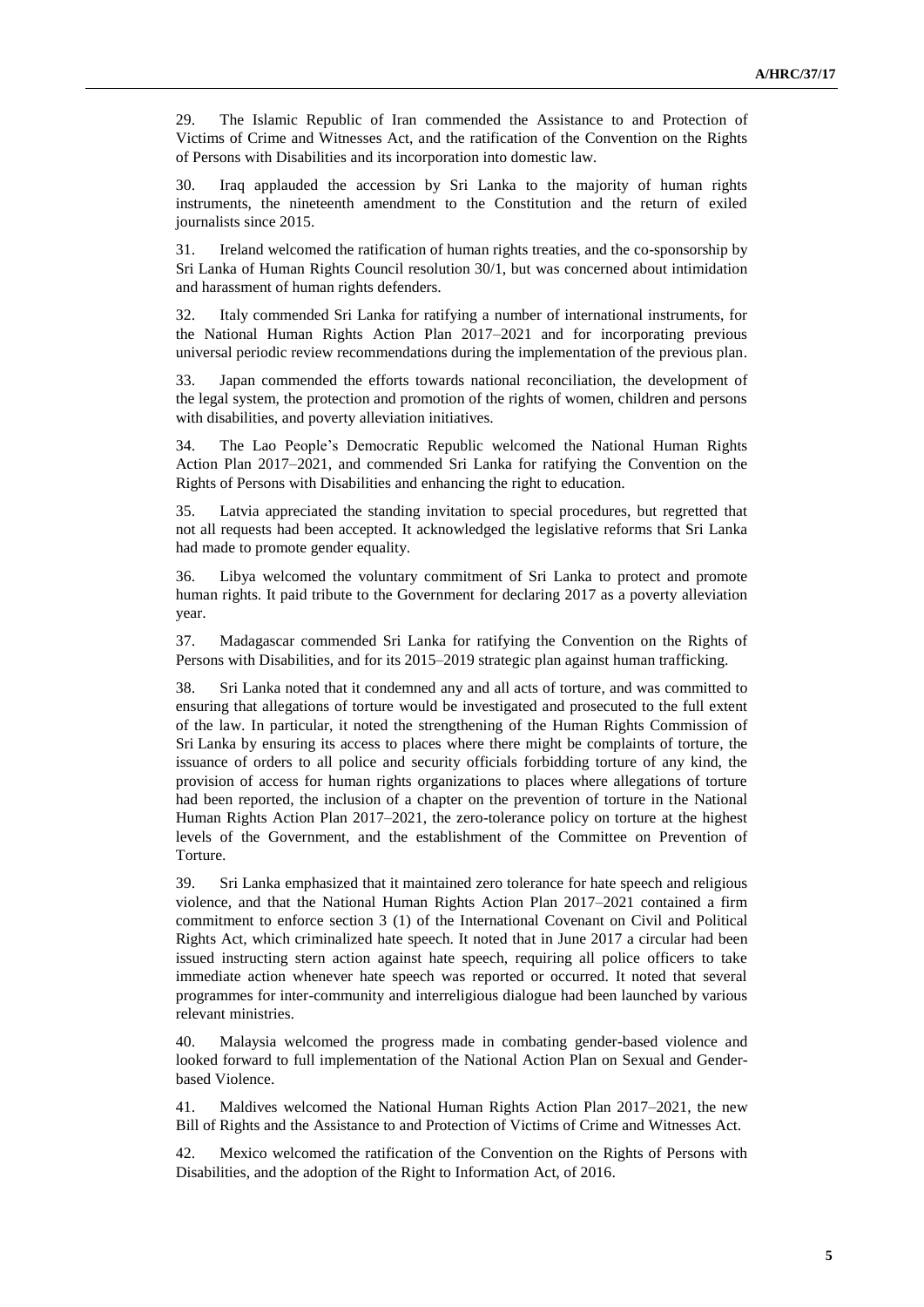43. Montenegro noted the constitutional reform and encouraged the adoption of a new Bill of Rights. Montenegro urged investigations into cases of unlawful detention, torture and sexual violence by security forces.

44. Morocco welcomed the ratification of international treaties, the strengthened independence of the Human Rights Commission of Sri Lanka, the National Human Rights Action Plan 2017–2021, and efforts concerning the right to health.

45. Myanmar welcomed the National Human Rights Action Plan 2017–2021, the National Action Plan on Sexual and Gender-based Violence, and the country's engagement with the United Nations human rights mechanisms.

46. Namibia commended the constitutional reforms, the National Human Rights Action Plan 2017–2021 and the national plan to end sexual and gender-based violence.

47. Nepal welcomed the constitutional reforms, the strengthened Human Rights Commission of Sri Lanka, the National Human Rights Action Plan and reconciliation efforts. Nepal encouraged Sri Lanka to abolish the death penalty.

48. The Netherlands welcomed progress regarding freedom of expression and the media, and the 25 per cent quota for women in local elections. It noted with concern the slow progress in the constitutional reform and transitional justice process.

49. New Zealand welcomed the constructive approach of Sri Lanka to addressing postconflict reconciliation issues.

50. Nicaragua welcomed the National Policy on Reconciliation, the Office on Missing Persons and the National Human Rights Action Plan 2017–2021.

51. Norway noted steps towards mainstreaming non-discrimination and equality in the legal framework, and provisions for increasing women's representation on local councils.

52. Pakistan welcomed the Assistance to and Protection of Victims of Crime and Witnesses Act, of 2015, efforts concerning poverty alleviation, the investment in health services, and progress on women and children's rights.

53. Peru encouraged Sri Lanka to consolidate the independence of the Human Rights Commission of Sri Lanka and praised efforts related to the right to education.

54. The Philippines noted positively the strengthening of the Human Rights Commission of Sri Lanka, the National Human Rights Action Plan, and the introduction of human rights in the curriculum of secondary schools.

55. Poland commended efforts to protect the rights of the child and to introduce human rights education. It expressed concern about the insufficient protection of rights of religious minorities.

56. Portugal made recommendations.

57. Qatar commended the National Human Rights Action Plan and the strategic plan on trafficking in human beings.

58. The Republic of Korea welcomed the constitutional amendment that had enabled the setting up of independent commissions, including the Human Rights Commission of Sri Lanka. It commended the establishment of the Office on Missing Persons.

59. The Russian Federation welcomed the National Human Rights Action Plan, measures on reconciliation, the ratification of the Convention on the Rights of Persons with Disabilities, and the improvement of legislation to protect crime victims and to guarantee freedom of expression.

60. Sri Lanka noted that the Constitutional Council was in the process of nominating to the President seven commissioners for the Office on Missing Persons, for appointment. The Secretariat for Coordinating Reconciliation Mechanisms had already been working with the International Committee of the Red Cross to obtain expertise related to the setting up of the Office. The Government had drafted bills for a reparations office and a truth and reconciliation commission.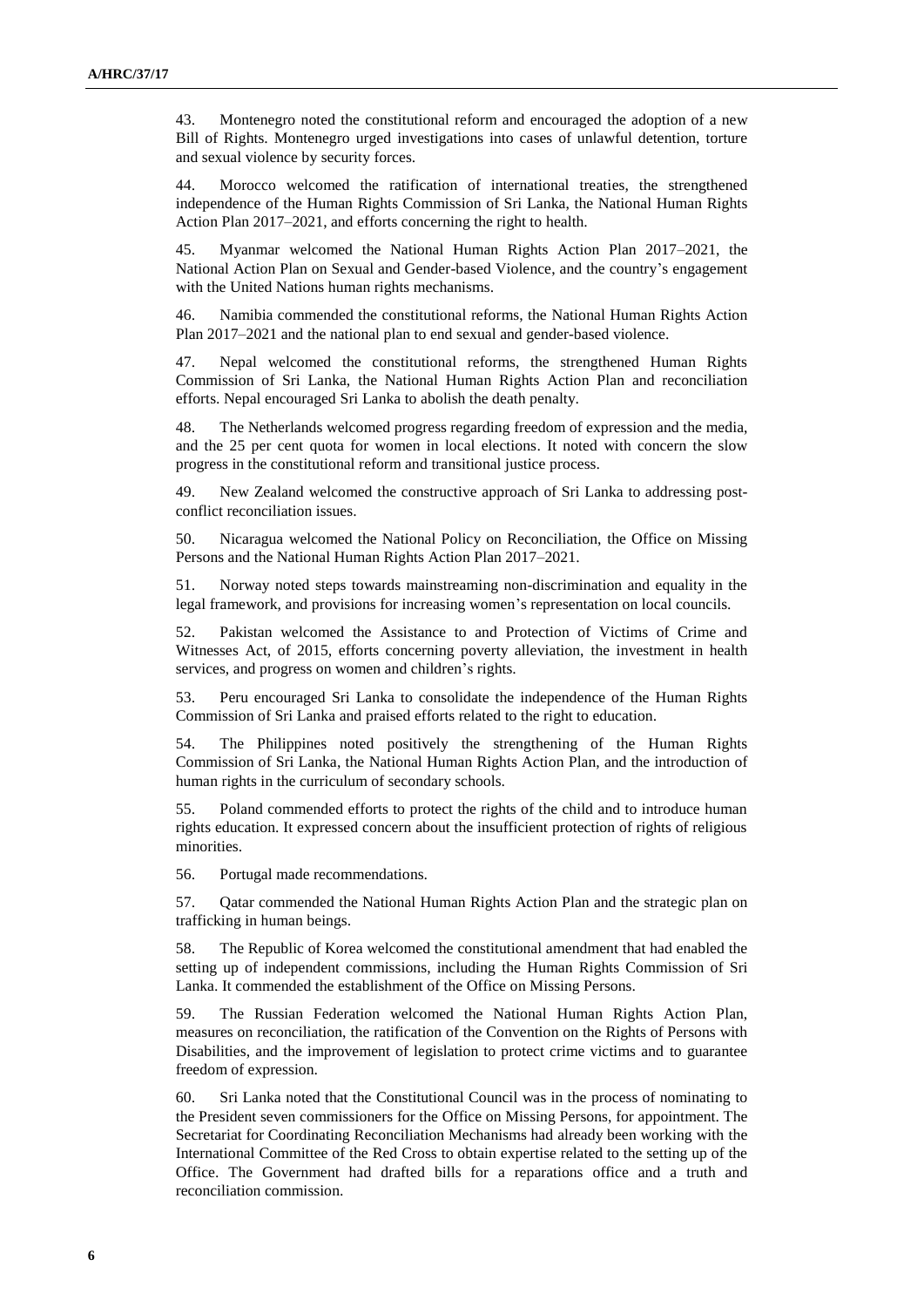61. Saudi Arabia noted the ratification of the Convention on the Rights of Persons with Disabilities. It welcomed the constitutional amendment strengthening the independence of the Human Rights Commission of Sri Lanka.

62. Senegal noted positively the strengthening of the Human Rights Commission of Sri Lanka following the nineteenth amendment to the Constitution, and the National Human Rights Action Plan.

63. Serbia commended the ratification of the Convention on the Rights of Persons with Disabilities. It encouraged Sri Lanka to continue to fight discrimination on all grounds, providing equality between men and women and securing protection of all vulnerable groups.

64. Sierra Leone applauded the National Human Rights Action Plan and the Peacebuilding Priority Plan, and encouraged Sri Lanka to implement its strategic plan on human trafficking and to continue combating child marriage.

65. Singapore noted the National Human Rights Action Plan for 2017–2021 and progress made in alleviating poverty since the last review.

66. Slovakia welcomed the ratification of the Convention on the Rights of Persons with Disabilities. It was concerned at the recognition of the death penalty in criminal legislation and at the use of torture during criminal investigations.

67. Slovenia noted undertakings to introduce a new constitution and encouraged Sri Lanka to fulfil commitments on transitional justice. It expressed concern about the persistence of sociocultural values condoning domestic and gender-based violence.

68. South Africa welcomed the progress made and the inclusion of human rights education in the training of law enforcement officers, the armed forces and prison officers.

69. Spain acknowledged the adoption of the National Human Rights Action Plan and the ratification of the International Convention for the Protection of All Persons from Enforced Disappearance.

70. The State of Palestine commended the Government's efforts for reconciliation and to prevent acts of violence and intimidation against human rights defenders and journalists.

71. The Sudan noted the ratification of the Convention on the Rights of Persons with Disabilities and the adoption of the National Human Rights Action Plan. It commended Sri Lanka for its standing invitation to special procedures and ensuring some of their visits.

72. Sweden thanked Sri Lanka for its report and presentation.

73. Switzerland welcomed the reforms, in particular on freedoms of expression, assembly, movement and circulation, as well as initiatives in the governance of the security sector.

74. Thailand welcomed progress in promoting reconciliation, transitional justice and human rights and commended the National Action Plan for Human Rights.

75. The former Yugoslav Republic of Macedonia welcomed commitments to reconciliation and accountability for past abuses, while expressing concern that protests in the North had indicated frustration at the lack of progress.

76. Timor-Leste appreciated the plan on human trafficking and the Prevention of Domestic Violence Act. It welcomed legislation aimed at increasing the transparency and independence of institutions.

77. Tunisia welcomed measures on reconciliation and transitional justice, and the ratification, inter alia, of the International Convention for the Protection of All Persons from Enforced Disappearance.

78. The United Arab Emirates appreciated the efforts to build sustainable economic development and social justice and to consolidate the rule of law and good governance.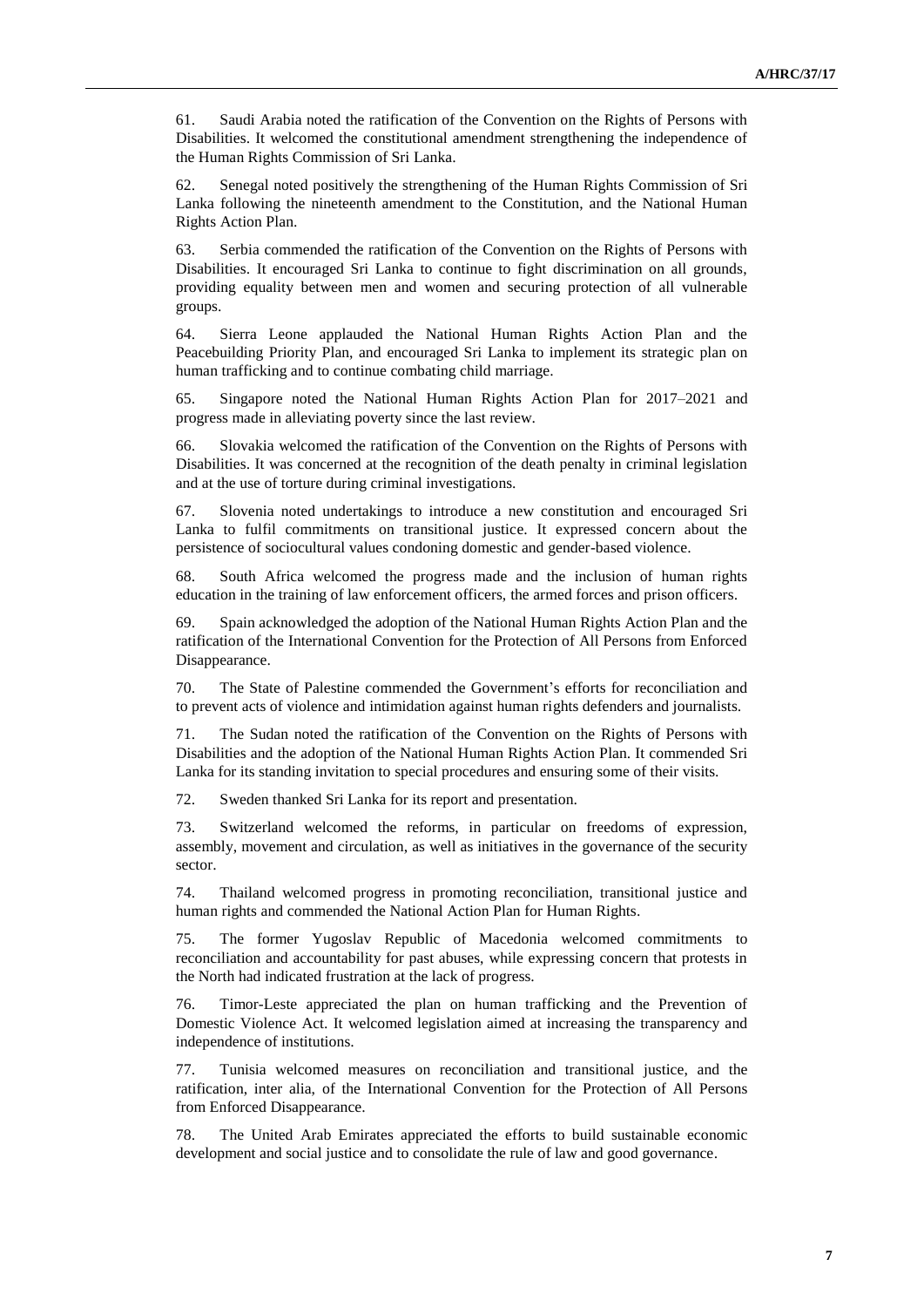79. The United Kingdom of Great Britain and Northern Ireland encouraged Sri Lanka to continue its work on reconciliation and to adopt an action plan to implement its Human Rights Council resolution commitments.

80. The United States welcomed progress on returning occupied lands and operationalizing the Office on Missing Persons. It expressed concern at reports of abuses by the security forces and increased violence against religious minorities.

81. Sri Lanka noted the Policy Framework and all-encompassing National Plan of Action on Sexual and Gender-based Violence 2016–2020. It also noted a new referral system with a multisectoral approach, introduced in six districts, to facilitate effective response to, and the prevention of, incidents of sexual and gender-based violence; regular educational and awareness-raising programmes in 356 divisional secretariats; and psychosocial support for victims in 321 divisional secretariats. The National Committee on Women received complaints on gender-based violence through its complaint centre and 1938 helpline, and counselling centres had been established in 40 major hospitals. Six shelters had been established in different locations, for survivors of such violence, and two more shelters were expected to be established during 2017.

82. Sri Lanka noted that the general right to equality and non-discrimination, reflected in the Constitution, implicitly included non-discrimination on the grounds of sexual orientation, and that the present constitutional reform process included consideration of an explicit guarantee of non-discrimination on the grounds of sexual orientation. It referred to the pronouncement by the Supreme Court that imposing custodial sentences would be inappropriate in cases where the impugned acts were between consenting adults.

83. Sri Lanka noted that draft legislation had been prepared to give effect to the Convention on the Rights of Persons with Disabilities, which it had ratified in 2016. It had also ratified the Marrakesh Treaty to Facilitate Access to Published Works for Persons Who Are Blind, Visually Impaired, or Otherwise Print Disabled, in September 2016, and the Cabinet of Ministers had approved the drafting of a bill on sign language. The Ministry of Public Administration had instructed all ministries, departments and corporations that 3 per cent of vacancies in the public service and public corporations were to be filled by persons with disabilities with the requisite qualifications. Sri Lanka also stressed that several welfare programmes had been established to provide support to persons with disabilities, including financial assistance to low-income families with persons with disabilities, and public officials had been trained on sign language, Braille methodology, mobility and orientation, in order to enable them to provide a better service. Sri Lanka emphasized that SL Rs 2.7 billion had been proposed under the 2018 budget to construct homes for differently abled women in the North and the East.

84. Sri Lanka had declared 2017 as the year of alleviating poverty, and had launched a nationwide people's movement for poverty alleviation, called "Gramashakthi". It noted that a ministerial committee and an experts' committee had been appointed to formulate the National Sustainable Development Vision 2030, which outlined strategies for achieving the Sustainable Development Goals. The first draft report of the experts' committee had been presented to the President in November 2017.

85. Sri Lanka stated that the committee appointed to review the Penal Code and the Criminal Procedure Code had commenced discussions on the matter of criminalizing marital rape, which was presently recognized only in respect of non-consensual sexual relations during a judicial separation of the spouses.

86. Uruguay highlighted the abolition of the practice of executions by judicial order, and noted that constitutional reform proposals extended non-discrimination grounds to disability and to sexual orientation and gender identity.

87. The Bolivarian Republic of Venezuela welcomed the ratification of human rights treaties, and initiatives on free and equal access to education and achieving universal vaccination coverage.

88. Viet Nam welcomed the National Human Rights Action Plan 2017–2021, and initiatives that Sri Lanka had undertaken, including on women's and children's rights,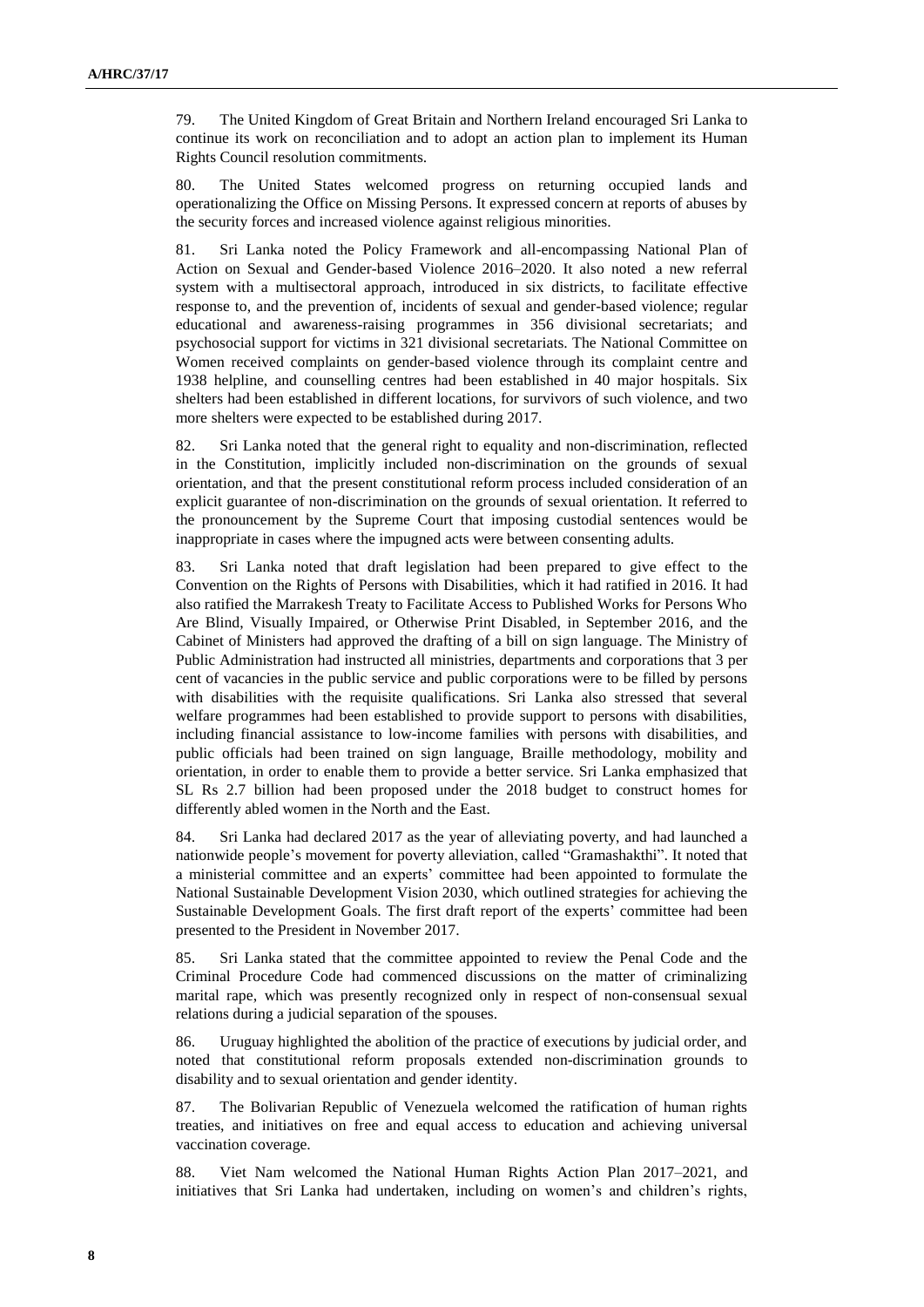language rights, human rights education, the reintegration of ex-combatants and alleviation of poverty.

89. Afghanistan commended the acts on torture and on the International Covenant on Civil and Political Rights, and encouraged Sri Lanka to accelerate the process of providing domestic legal guarantees in relation to the International Convention for the Protection of All Persons from Enforced Disappearance and the Convention on the Rights of Persons with Disabilities.

90. Algeria welcomed the commitment to national reconciliation, the adoption of the National Human Rights Action Plan and the ratification of a number of human rights instruments.

91. Argentina noted measures to provide accountability for the crimes committed during the armed conflict. It welcomed the ratification of the International Convention for the Protection of All Persons from Enforced Disappearance.

92. Canada acknowledged the strengthening of the Human Rights Commission of Sri Lanka, the institutionalization of the Office on Missing Persons and cooperation with the United Nations. It noted that much work remained on accountability, transitional justice and reconciliation.

93. Armenia noted positively the ratification of the Convention on the Rights of Persons with Disabilities. It was concerned about laws discriminating against women, and encouraged their review.

94. Australia welcomed improvements in freedom of expression, and in the quota for women in local government elections. It noted discriminatory laws against women and lesbian, gay, bisexual, transgender and intersex persons and attacks on religious minorities.

95. Austria welcomed the recent ratification of human rights treaties. It was concerned about reports of human rights violations under the Prevention of Terrorism Act.

96. Azerbaijan noted positively the National Human Rights Action Plan, with its focus on the rights of women, internally displaced persons, refugees, migrants, persons with disabilities and others.

97. Bahrain praised the efforts made by Sri Lanka since 2015 to prioritize the widening of democratic space, and truth and reconciliation, as well as the ratification of the Convention on the Rights of Persons with Disabilities.

98. Bangladesh commended the ratification of the Convention on the Rights of Persons with Disabilities and the adoption of a number of laws on freedom of expression and speech, and of the media. It praised the introduction of "think equal" as a subject in pilot schools.

99. Belarus noted positively the constitutional amendments and the strengthened national human rights institutions. It welcomed efforts to develop policies on reconciliation and the establishment of institutions to implement those policies.

100. Belgium welcomed the Office on Missing Persons. It was concerned about recent developments in the fight against impunity and in enforcing freedom of religion and women's rights.

101. Bhutan congratulated Sri Lanka on the enactment of the Assistance to and Protection of Victims of Crime and Witnesses Act, of 2015, and the National Human Rights Action Plan, among others.

102. The Plurinational State of Bolivia welcomed the plan for the provinces aimed at restoring roads, irrigation channels, schools and houses, and all the initiatives in favour of small-scale farmers.

103. Brazil reaffirmed its support for the ongoing reconciliation process and encouraged Sri Lanka to make additional efforts to promote truth, justice, reparation and guarantees of non-recurrence.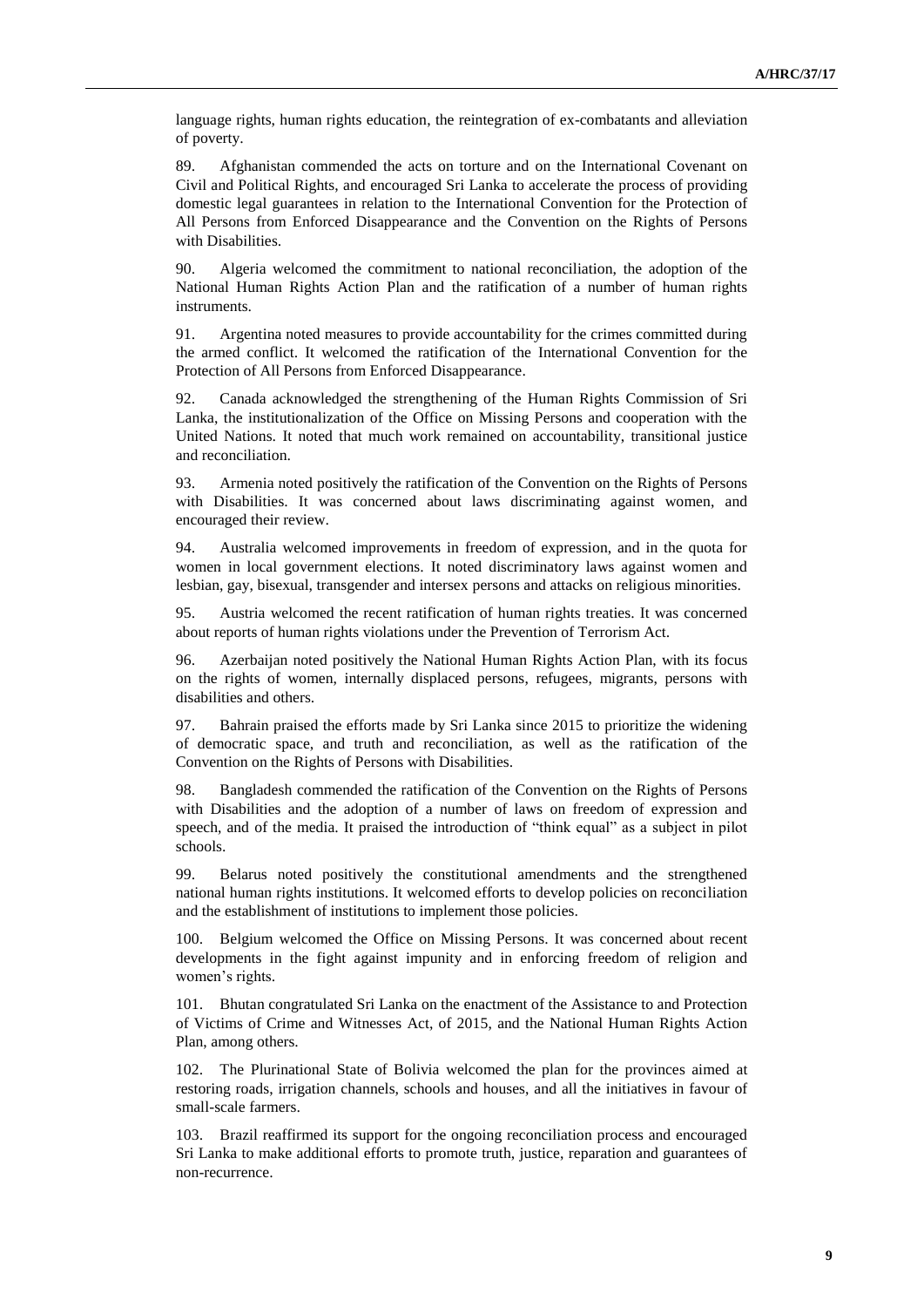104. Brunei Darussalam noted positively that the alleviation of poverty was a high priority of Sri Lanka and welcomed the high-level committee in that regard. It also noted the ratification of the Convention on the Rights of Persons with Disabilities.

105. Burundi welcomed the National Human Rights Action Plan 2017–2021 and congratulated Sri Lanka on the measures aimed at ensuring education for all.

106. China commended Sri Lanka for the measures taken on education and health, as well as to combat violence against women and trafficking of persons.

107. Côte d'Ivoire commended Sri Lanka for the progress made towards better relations with the international community and the Human Rights Council, and encouraged Sri Lanka to continue such efforts.

108. Cuba noted the ratification of human rights treaties, and the priority given to the alleviation of poverty in the country's economic policy.

109. Denmark noted the opening of the Office on Missing Persons and highlighted the importance of sexual and reproductive health and rights for women and girls.

110. Ecuador acknowledged the ratification of the Convention on the Rights of Persons with Disabilities, in February 2016, and encouraged Sri Lanka to adapt its national legislation to the Convention.

111. Egypt acknowledged all the accomplishments in the field of human rights, including the establishment of a new coalition government following the presidential and parliamentary elections.

112. Estonia welcomed the National Human Rights Action Plan 2017–2021 and commended Sri Lanka for its efforts to meet its commitments under Human Rights Council resolutions 30/1 and 34/1.

113. Ethiopia noted with appreciation the efforts and commitment to eradicate poverty by 2030 and the establishment of different institutions to improve human rights.

114. Finland welcomed the National Human Rights Action Plan 2017–2021 and the Policy Framework and National Plan of Action on Sexual and Gender-based Violence 2016–2020. It encouraged Sri Lanka to take steps to fulfil its commitments to transitional justice in line with Human Rights Council resolution 30/1.

115. Sri Lanka noted the recommendations by many delegations with regard to the death penalty and stated that it was abolitionist in practice and that no one had been put to death in the past 40 years. Sri Lanka recognized that all rights were interconnected and indivisible, and expressed its commitment to promoting all rights for all citizens and realizing its Vision 2025.

### **II. Conclusions and/or recommendations**

116. **The recommendations formulated during the interactive dialogue/listed below have been examined by Sri Lanka and enjoy the support of Sri Lanka:**

116.1 **Consider ratifying the Second Optional Protocol to the International Covenant on Civil and Political Rights, aiming at the abolition of the death penalty (Uruguay);**

116.2 **Ratify the Optional Protocol to the Convention against Torture and Other Cruel, Inhuman or Degrading Treatment or Punishment (Poland) (Uruguay) (Denmark);**

116.3 **Ratify the Optional Protocol to the Convention against Torture and Other Cruel, Inhuman or Degrading Treatment or Punishment (Senegal);**

116.4 **Accede to the Optional Protocol to the [Convention against Torture](http://www.ohchr.org/EN/ProfessionalInterest/Pages/CAT.aspx)  [and Other Cruel, Inhuman or Degrading Treatment or Punishment](http://www.ohchr.org/EN/ProfessionalInterest/Pages/CAT.aspx) (New Zealand);**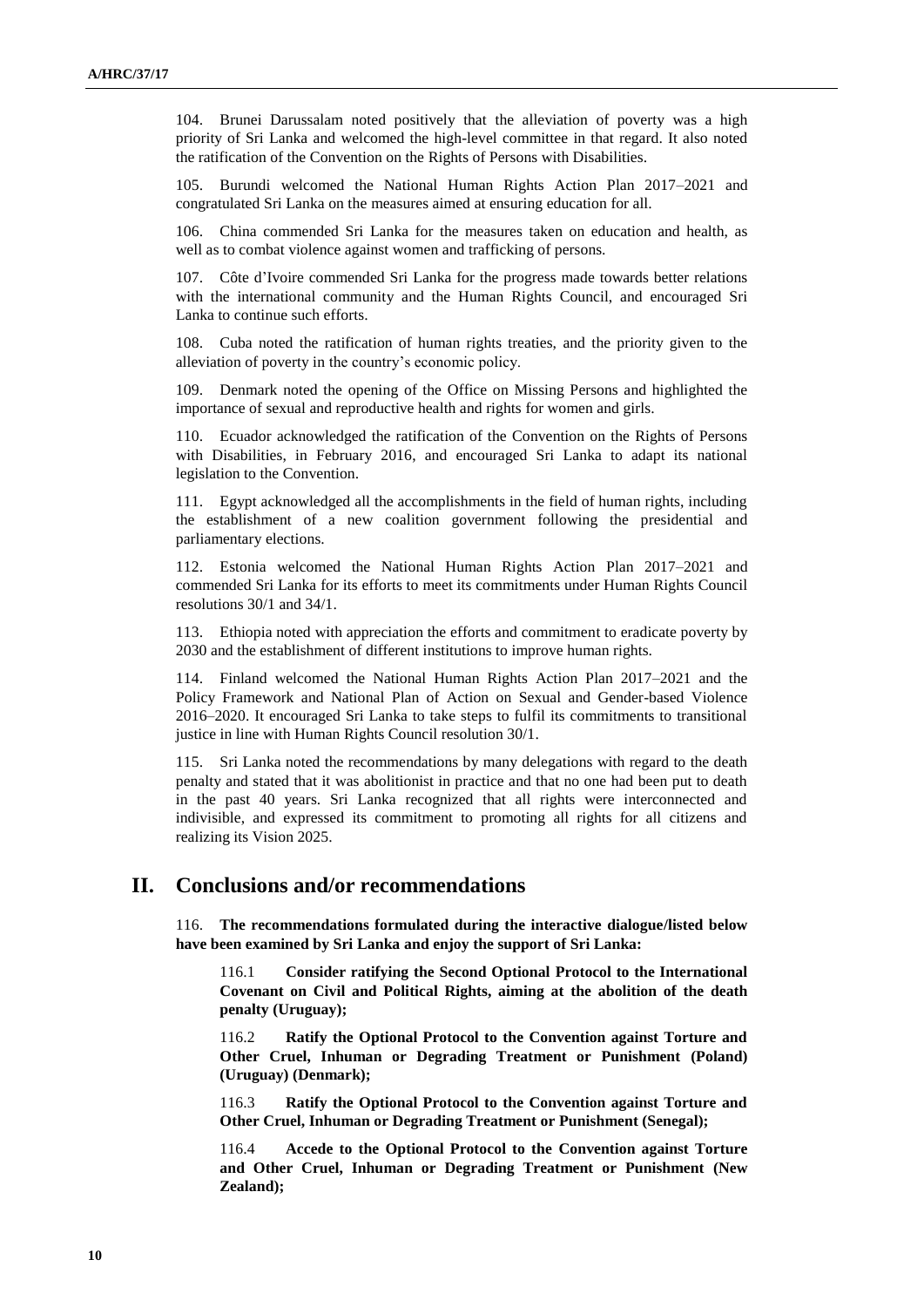116.5 **Ratify the Optional Protocol to the Convention against Torture and Other Cruel, Inhuman or Degrading Treatment or Punishment as soon as possible (Ghana);**

116.6 **Upon ratification, implement the Optional Protocol to the Convention against Torture and Other Cruel, Inhuman or Degrading Treatment or Punishment (United Kingdom of Great Britain and Northern Ireland);**

116.7 **Consider ratification of the Optional Protocol to the Convention against Torture and Other Cruel, Inhuman or Degrading Treatment or Punishment (Afghanistan);**

116.8 **Consider ratifying the Optional Protocol to the Convention against Torture and Other Cruel, Inhuman or Degrading Treatment or Punishment (Côte d'Ivoire);**

116.9 **Ratify swiftly the Optional Protocols to the Convention against Torture and Other Cruel, Inhuman or Degrading Treatment or Punishment as well as to the Convention on the Rights of Persons with Disabilities (Guatemala);**

116.10 **Ensure safeguards against arbitrary arrest and torture or other cruel, inhuman or degrading treatment and ratify the Optional Protocol to the Convention against Torture and Other Cruel, Inhuman or Degrading Treatment or Punishment (Portugal);**

116.11 **Continue to strengthen its cooperation with the Human Rights Council and its mechanisms (Myanmar);**

116.12 **Respond positively to the pending visit requests by the special procedures mandate holders (Latvia);**

116.13 **Continue the process of constitutional reforms, including consideration of a new Bill of Rights that will, amongst others, guarantee the right to life and the right to non-discrimination on any ground (South Africa);** 2

116.14 **Continue the constitutional reform to create a more comprehensive framework for the promotion and protection of human rights (Viet Nam);**

116.15 **Continue the Constitutional reforms to guarantee the fundamental rights of the entire population, and move forward in the implementation of the reforms as planned in the National Human Rights Plan (Mexico);**

116.16 **Ensure adequate funding and manpower for the Human Rights Commission of Sri Lanka (Philippines);**

116.17 **Ensure the full alignment of the Human Rights Commission of Sri Lanka in accordance with the Paris Principles (Afghanistan);**

116.18 **Make further efforts to ensure the implementation of its National Human Rights Action Plan (Myanmar);**

116.19 **Continue its efforts for the passing of the National Human Rights Action Plan and afterwards its implementation (Pakistan);**

116.20 **Work with the development partners to facilitate the implementation of the National Human Rights Action Plan (Philippines);**

116.21 **Ensure that adequate resources are invested for the effective implementation of the National Human Rights Action Plan 2017–2021, in particular at the provincial level (Singapore);**

 $2\degree$  The recommendation as read during the interactive dialogue: "Hasten the process of constitutional reforms, including consideration of a new Bill of Rights that will, amongst others, guarantee the right to life and the right to non-discrimination on any ground (South Africa)".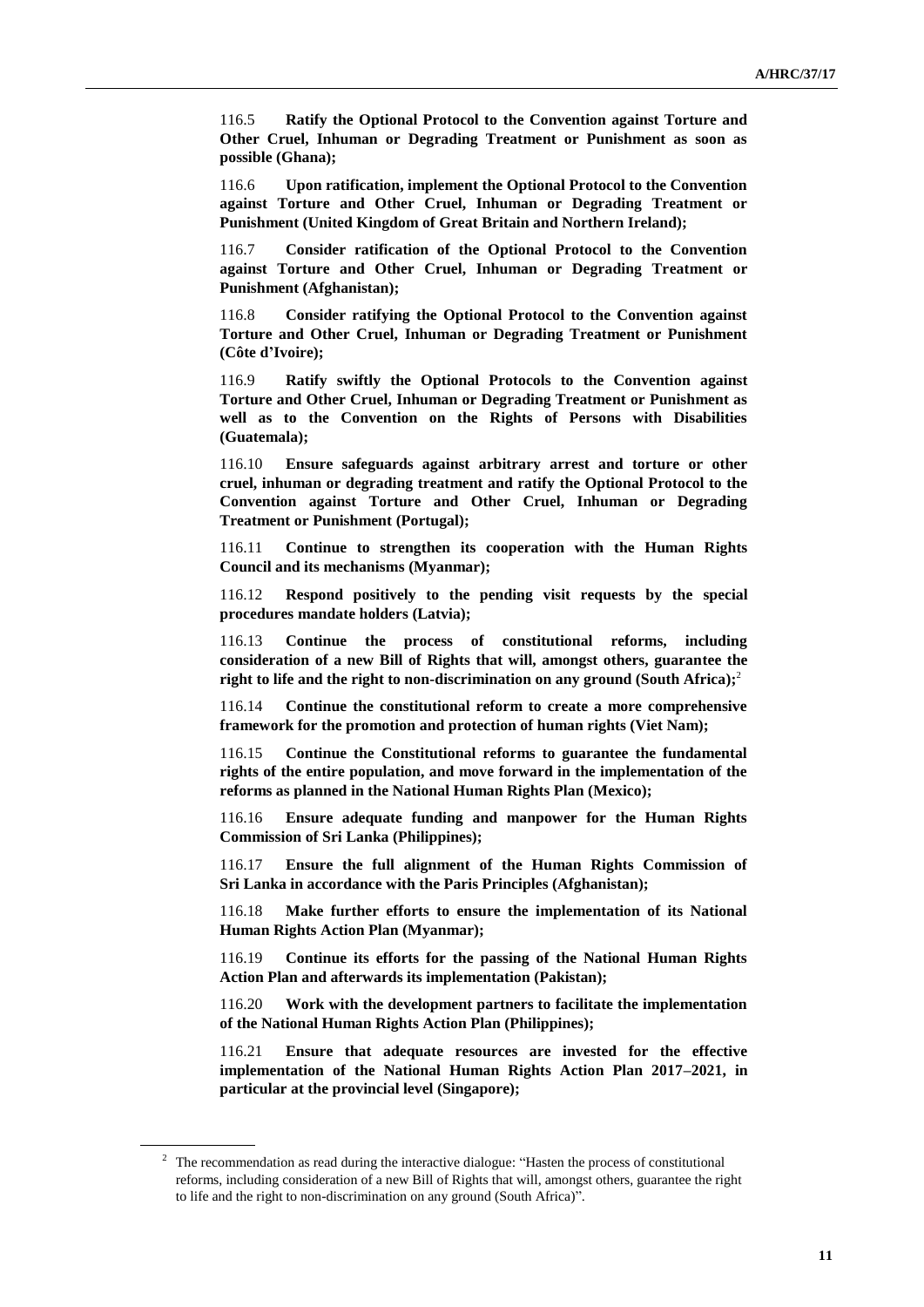116.22 **Continue its efforts to implement the national human rights action plan (Sudan);**

116.23 **Work to ensure that all government agencies and relevant stakeholders are fully aware of the National Action Plan for human rights and effectively implement it for the benefit of all people, especially the most vulnerable groups in the society (Thailand);**

116.24 **Continue strengthening the integration of human rights in its public policies by strengthening the government agencies at all levels for the implementation of the National Action Plan on Human Rights 2017–2021 (Bolivarian Republic of Venezuela);**

116.25 **Continue its close cooperation with the United Nations bodies and mechanisms to implement the National Human Rights Action Plan (Azerbaijan);**

116.26 **Implement the National Action Plan on Human Rights for 2017–2021 (Cuba);**

116.27 **Ensure the allocation of necessary resources in order to implement measures planned under the National Human Rights Action Plan (Belarus);**

116.28 **Scale up awareness-raising of new policies and legislation at the grass-roots level (Ethiopia);**

116.29 **Pursue its initiative to include the subject of "human rights" in its education curriculum, as it would facilitate national reconciliation by building trust and confidence in the society (India);**

116.30 **Extend human rights education to all sectors of the country (Burundi);**

116.31 **Continue the efforts to address any discriminatory laws and practices in line with Sri Lanka's accepted international obligations (Ethiopia);**

116.32 **Do more to combat all forms of discrimination, with a focus on vulnerable groups (Senegal);**

116.33 **Continue efforts to protect and promote the rights of the marginalized and vulnerable sections of the society (Nepal);**

116.34 **Strengthen measures to promote the right to equality and nondiscrimination against any citizen and/or community, whatever their origin, age and identity (Plurinational State of Bolivia);**

116.35 **Take further steps to eradicate all forms of discrimination and violence against minority communities, including women and girls, and implement the recent recommendations in this regard from the Committee on the Elimination of Discrimination Against Women (New Zealand);**

116.36 **Adopt measures to strengthen the legal framework with the aim of eliminating all forms of discrimination against minority groups in society, based on ethnicity, gender, caste or any other ground (Uruguay);**

116.37 **Prevent and combat all kind of discrimination, in particular those on the grounds of ethnicity and sexual orientation (Italy);**

116.38 **Ensure respect for the rights and fundamental freedoms of lesbian, gay, bisexual, transgender and intersex persons, by investigating and sanctioning acts of discrimination and violence against such persons (Argentina);**

116.39 **Adopt measures to eliminate all forms of discrimination in healthcare settings, including in the context of HIV/AIDS, while paying particular attention to the specific needs of key populations, including lesbian, gay, bisexual, transgender and intersex persons (Portugal);**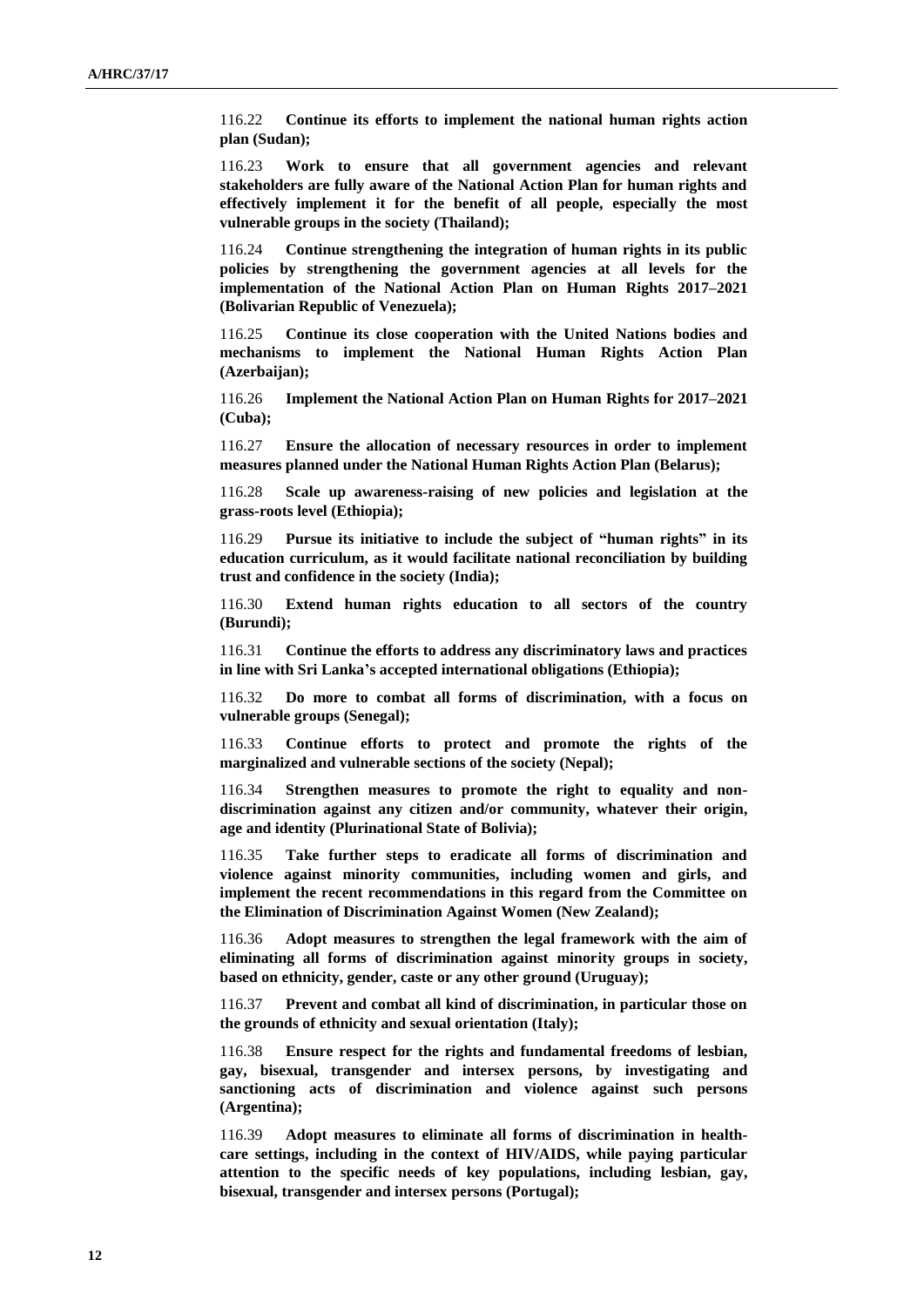116.40 **Adopt comprehensive legislation on hate speech and incitement to hatred (Sierra Leone);**

116.41 **Continue the efforts to combat hate speech (Tunisia);**

116.42 **Take concrete measures aimed at preventing and punishing the perpetrators of hate speech and incitement of violent attacks against ethnic and religious minorities (Namibia);**

116.43 **Investigate all attacks and hate speech against members of religious minorities, prosecute perpetrators and take steps to prevent reoccurrence (Australia);**

116.44 **Address urgently the intensive use of chemicals in agriculture (Iraq);**

116.45 **Make progress in the drafting and implementation of policies and measures aimed at attaining Sri Lanka's sustainable development and overcoming challenges of climate change for the protection and promotion of human rights of its population (Nicaragua);**

116.46 **Integrate the protection and promotion of human rights in its environmental policies and strategies for response to disasters (Cuba);**

116.47 **Incorporate climate change considerations into the implementation of the National Human Rights Action Plan (Viet Nam);**

116.48 **Continue its efforts for the implementation of the Sustainable Development Goals at the grass-roots level (Pakistan);**

116.49 **Focus on economic, social and cultural rights as a first step towards achieving programmes within the framework of the United Nations 2030 Sustainable Development Agenda (United Arab Emirates);**

116.50 **Continue efforts to ensure the implementation of the Sustainable Development Goals for the entire population (Algeria);**

116.51 **Strengthen the human rights approach in policies to fight against terrorism (Peru);**

116.52 **Review the anti-terrorist legislation in order to bring it in line with international standards (Estonia);**

116.53 **Consider abolishing the death penalty (Italy);**

116.54 **Consider abolishing the death penalty (Timor-Leste);**

116.55 **Strengthen the regulatory and institutional framework to ensure implementation of the Zero Tolerance Policy on Torture, as well as enhancing capacity-building on the prevention of torture (Indonesia);**

116.56 **Strengthen efforts to prevent torture, especially with respect to people under custody by the criminal investigations department, police and military agencies (Islamic Republic of Iran);**

116.57 **Take all necessary steps to prevent police violence and introduce programmes in police forces and enforcement authorities aimed at raising awareness against torture and other cruel, inhuman or degrading treatment (Slovakia);**

116.58 **Establish a solid legislative mechanism to punish all forms of torture and violence committed by the police during investigations in order to get confessions (Madagascar);**

116.59 **Continue the ongoing process of consolidating democracy and the rule of law in the country (Nepal);**

116.60 **Continue carrying out the policy aimed at bringing legislation in line with its international human rights obligations, and improving judicial and**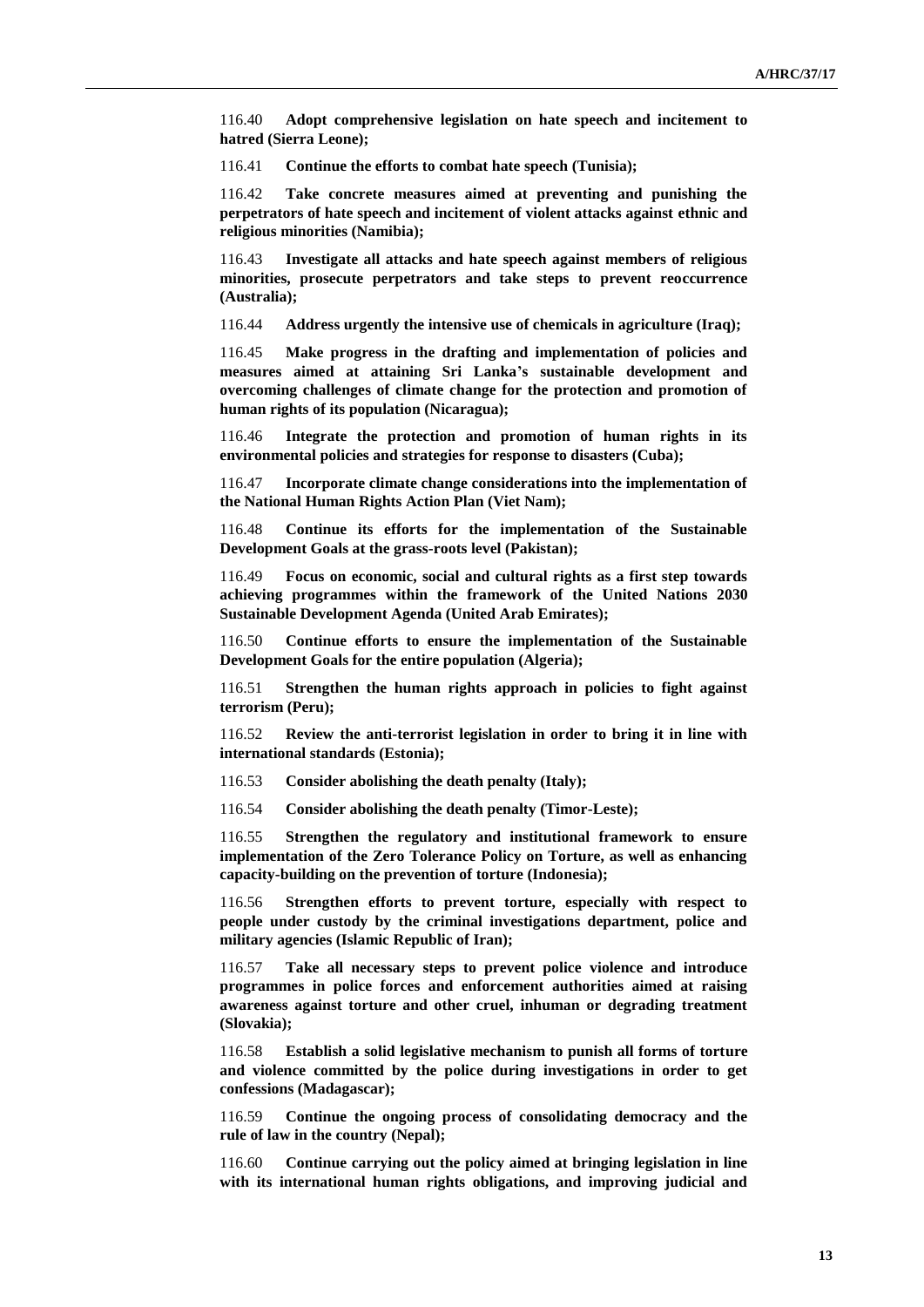**penitentiary systems, as well as the application of laws in the area of the rights of national and religious minorities (Russian Federation);**

116.61 **Advance towards thorough and effective implementation of the International Convention [for the Protection of All Persons from Enforced](http://www.ohchr.org/Documents/HRBodies/CED/OHCHR_Map_CPED.pdf)  [Disappearance](http://www.ohchr.org/Documents/HRBodies/CED/OHCHR_Map_CPED.pdf) in national legislation, including the listing of enforced disappearance as a crime in its criminal legislation (Spain);**

116.62 **Enact legislation making enforced disappearance a crime under national law in accordance with the International Convention for the Protection of All Persons from Enforced Disappearance (Sweden);**

116.63 **Make the Office of Missing Persons fully operational, inter alia by appointing well-qualified independent commissioners and allocating sufficient funds (Germany);**

116.64 **Provide the Office on Missing Persons with sufficient resources and equip the office with highly qualified members to perform its mission independently and effectively (Republic of Korea);**

116.65 **Publish all reports of previous commissions on enforced disappearances, in particular the Presidential Commission to Investigate Complaints of Missing Persons (PCICMP) (Switzerland);**

116.66 **Adopt legal provisions to define cases of enforced disappearance as a criminal offence in the national law, fully investigate cases of enforced disappearance and bring to justice those responsible (Slovakia);**

116.67 **Ensure that all allegations of arbitrary detention, torture and enforced disappearance are impartially and effectively investigated by an independent body (Italy);**

116.68 **Grant the request of families of victims to get information on the names and places of detention of detained persons (France);**

116.69 **Continue to avail international assistance for investigating war crimes and human rights training for security forces (Islamic Republic of Iran);**

116.70 **Guarantee completion of ongoing investigations into abuse committed against civilian populations during the civil war (France);**

116.71 **Ensure that comprehensive measures are in place to thoroughly investigate and provide judicial remedies for cases of violations following the armed conflict (Sierra Leone);**

116.72 **Continue to investigate, in an independent and impartial manner, all human rights violations committed during the conflict and its aftermath, and to prosecute perpetrators and ensure proper redress to the victims affected, in this regard (State of Palestine);**

116.73 **Hold security forces and government officials accountable for human rights violations and abuses (United States of America);**

116.74 **Deepen investigation of cases of human rights violations committed during the conflict, punish the perpetrators and provide adequate reparation to the victims (Argentina);**

116.75 **Continue efforts to step up psychosocial assistance programmes to victims of the conflict, according to their needs (Islamic Republic of Iran);**

116.76 **Fulfil all the commitments made on transitional justice, including through the creation of an accountability mechanism which is credible, victimcentric and supported by international practitioners and through full operationalization of independent and impartial work of the recently established Office of Missing Persons (Slovenia);**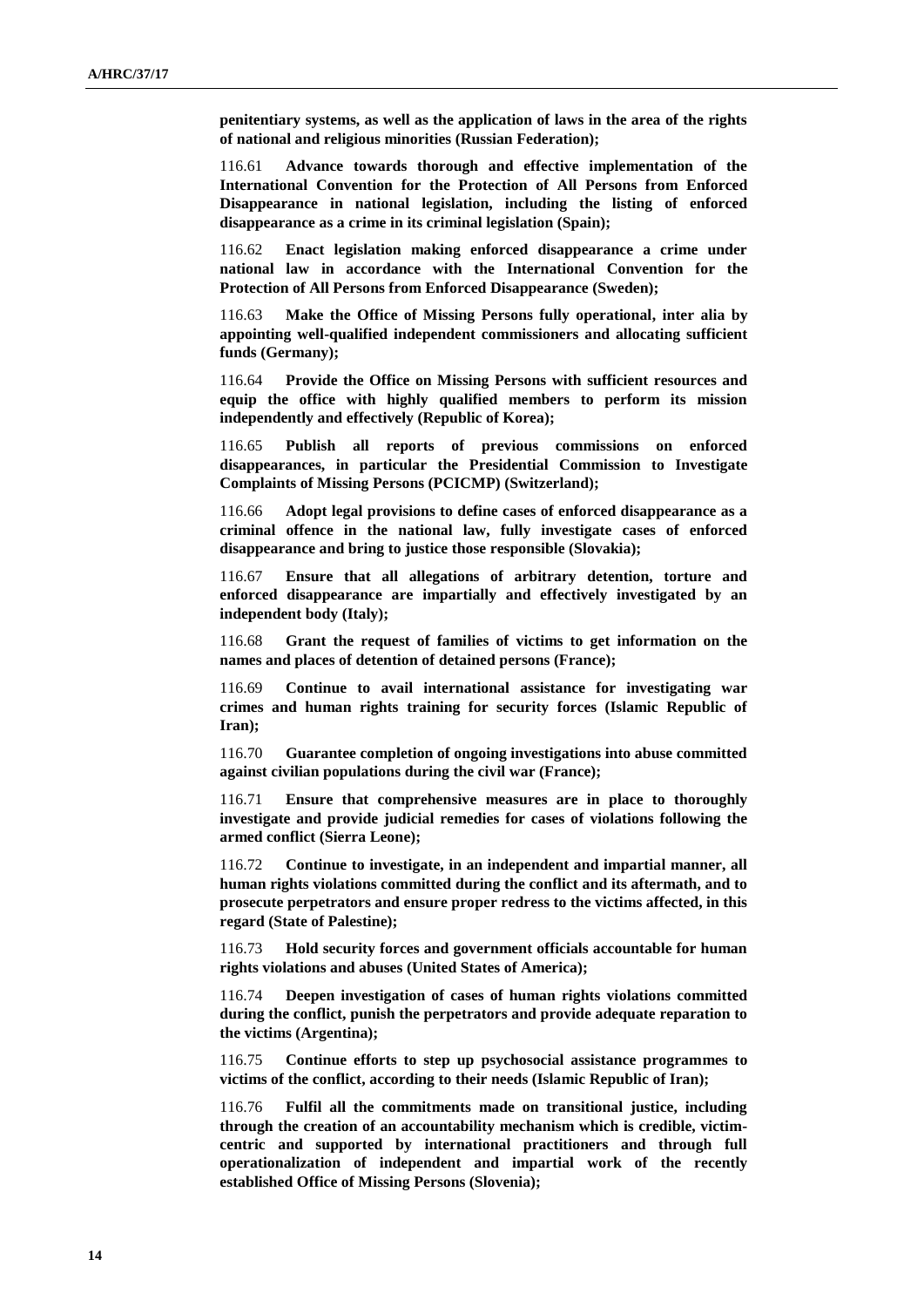116.77 **Establish a comprehensive transitional justice mechanism, including operationalizing of an Office of Missing Persons, a truth-seeking commission, an Office of Reparations and a judicial mechanism with a special counsel, as committed to (South Africa);**<sup>3</sup>

116.78 **Ensure that the transitional justice system is finally created (France);**

116.79 **Expedite the process of reconciliation and transitional justice, including through the commencement of the operation of the Office of Missing Persons, the enactment of the new counter-terrorism legislation, as well as the additional release of land to the people in the northern and eastern provinces of the country (Thailand);**

116.80 **Establish an encompassing framework of judicial and non-judicial measures to ensure transitional justice, including the creation of a national mechanism of truth, justice and reconciliation and an office for reparations (Belgium);**

116.81 **Accelerate the process to establish a transitional justice system that includes an equal participation of women, that relies on personnel trained to deal with cases of sexual violence and violence against women, and whose rulings are transparent and public (Mexico);**

116.82 **Continue its efforts towards national reconciliation in cooperation with the international community, while fully engaging with all stakeholders (Japan);**

116.83 **Pursue the efforts towards reconciliation and the strengthening of national unity, and to address post-conflict concerns such as the return and resettlement of internally displaced people, and the social rehabilitation and reintegration of former combatants (Nicaragua);**

116.84 **Continue its efforts leading to national reconciliation (Peru);**

116.85 **Pursue efforts to strengthen national reconciliation and ensure the achievement of transitional justice (Qatar);**

116.86 **Continue and step up efforts to promote reconciliation, accountability and human rights, above all through national initiatives such as the national policy on reconciliation (Brazil);**

116.87 **Take the necessary steps to ensure the speedy creation of a Commission for Truth, a Judicial Mechanism and an Office for Reparations pursuant to the Human Rights Council resolution 30/1 (Ireland);**

116.88 **Take the necessary legislative steps to establish a Commission for Truth, a Judicial Mechanism and an Office for Reparations as specified in resolution 30/1 (Germany);**

116.89 **Pursue timely and continued progress in its reconciliation and reform programme in accordance with resolution 30/1 as adopted by the Human Rights Council (New Zealand);**

116.90 **Fully implement the commitments agreed to in Human Rights Council resolution 30/1 (United States of America);**

116.91 **Fully implement its commitments under Human Rights Council resolution 30/1 (Australia);**<sup>4</sup>

<sup>&</sup>lt;sup>3</sup> The recommendation as read during the interactive dialogue: "The establishment of comprehensive transitional justice mechanism, including operationalizing of an Office of Missing Persons, a truthseeking commission, an Office of Reparations and a special court with independent counsel as committed to (South Africa)".

<sup>4</sup> The recommendation as read during the interactive dialogue: "Fully implement its commitments under Human Rights Council resolution 30/1 and the recommendations of the Consultative Task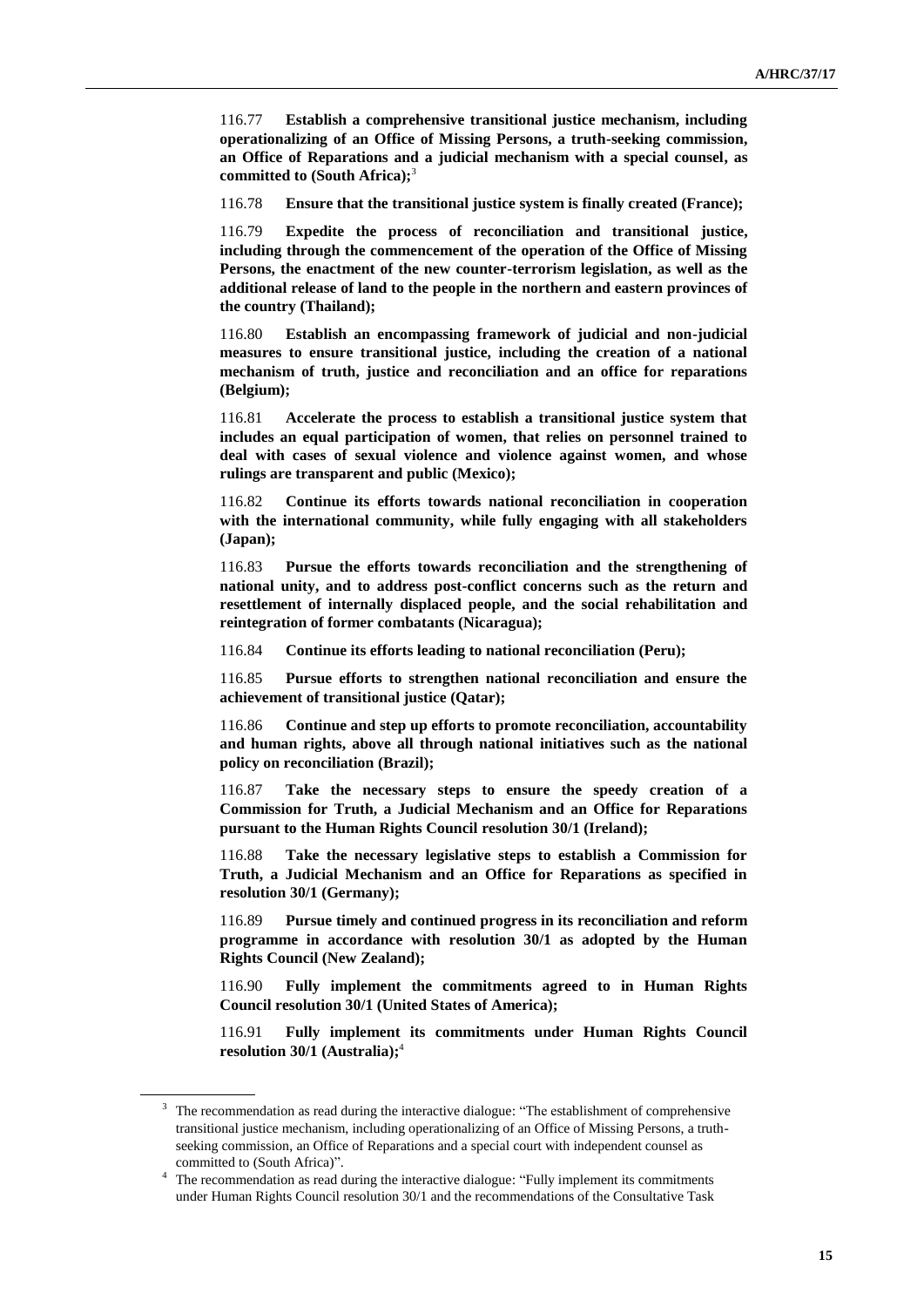116.92 **Continue making progress in the implementation of the national reconciliation project through the Ministries of National Integration and Reconciliation and of National Coexistence, Dialogue and Official Languages (Bolivarian Republic of Venezuela);**

116.93 **Continue efforts to consolidate national reconciliation as a lasting response to the aftermath of the armed conflict (Algeria);**

116.94 **Continue to promote national reconciliation by preventing acts of violence and intimidation against religious and ethnic minorities, and by ensuring effective prosecution and punishment of perpetrators (Holy See);**

116.95 **Promote the rights of and compensation for victims of crimes and witnesses (Egypt);**

116.96 **Ensure the independence and integrity of the authority and division for witness and victim protection and allocate sufficient funds beginning with the 2018 budget (Germany);**

116.97 **Strengthen efforts to protect freedom of religion and promote interreligious dialogue (Italy);**

116.98 **Ensure that the right to freedom of religion and belief is guaranteed and respected (Madagascar);**

116.99 **Increase efforts to guarantee and protect freedom of religion and belief, in line with its obligations under the International Covenant on Civil and Political Rights (Belgium);**

116.100 **Actively encourage dialogue between various religious groups to enhance interfaith solidarity, and to prevent potential violence and the spread of religious hatred (Netherlands);**

116.101 **Strengthen existing law and practice to guarantee the right to freedom of religion or belief for all citizens and residents, in particular by prosecuting and punishing all cases of religiously motivated violence (Poland);**

116.102 **Hold accountable perpetrators of harassment and violence against members of religious minority communities (United States of America);**

116.103 **Condemn all acts of intimidation of, or violence against, members of religious minorities, and bring all perpetrators to justice without delay (Netherlands);**

116.104 **Take all necessary measures to ensure the protection of civil society actors and journalists and to investigate cases of threats and attacks against them (State of Palestine);**

116.105 **Ensure a safe and enabling environment for civil society and human rights defenders (Norway);**

116.106 **Ensure in line with international human rights the protection of women human rights defenders — including through human rights training of the police — so that they can fully participate in society without fear of harassment or violence (Finland);**

116.107 **Take measures to adequately protect human rights defenders, to ensure proper investigation into alleged attacks and to prosecute those found responsible (Ireland);**

116.108 **Continue efforts to combat human trafficking and provide all necessary requirements to ensure the implementation of the strategic plan on this matter (Qatar);**

Force on Reconciliation, including to repeal the Prevention of Terrorism Act and replace it with international best practice legislation (Australia)".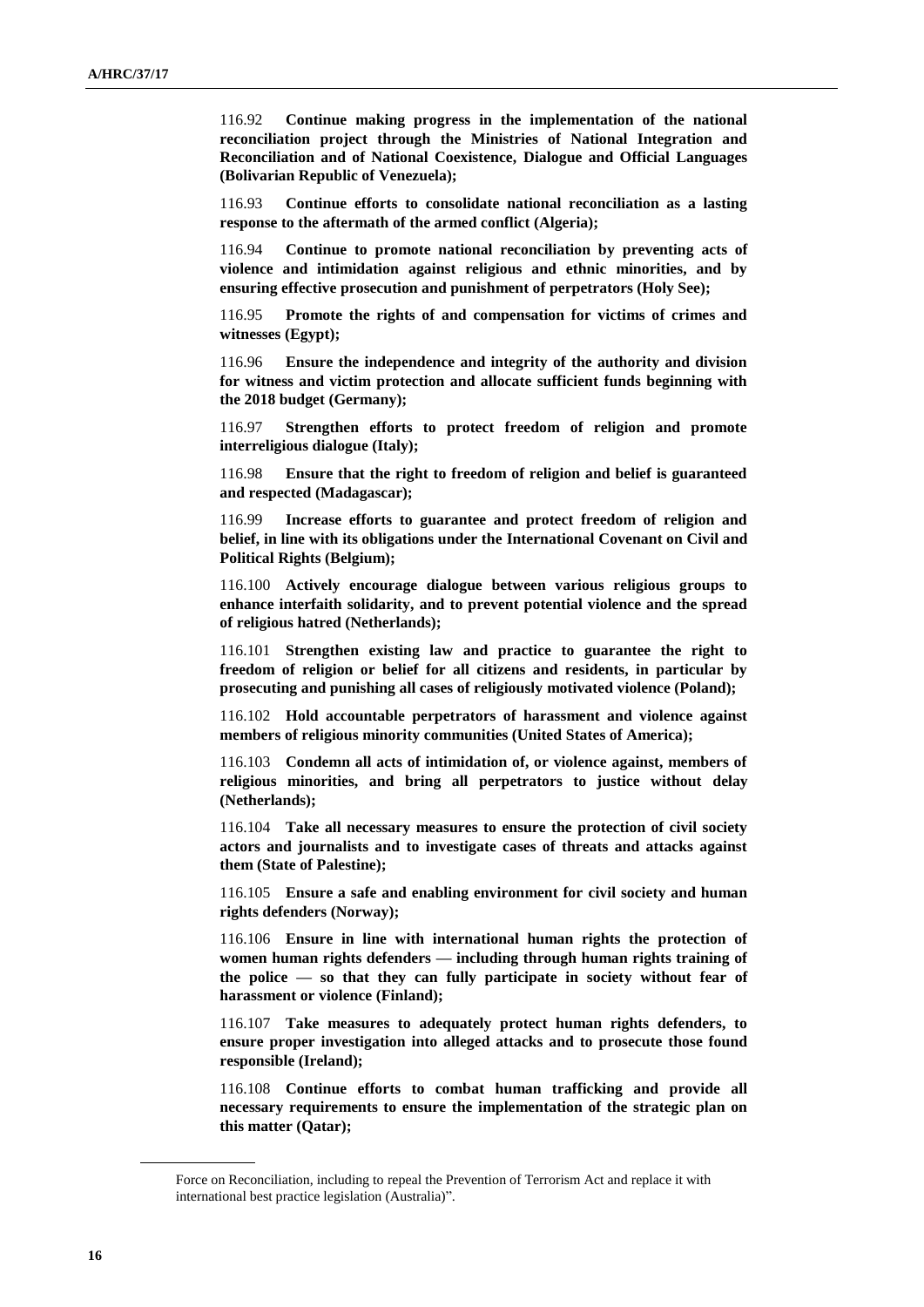116.109 **Continue its efforts to implement the strategic plan to combat trafficking in persons (Sudan);**

116.110 **Consider introducing legislation requiring businesses to report publicly on efforts to ensure transparency in supply chains, as part of Sri Lanka's national action plan to combat human trafficking (United Kingdom of Great Britain and Northern Ireland);**

116.111 **Take measures to provide the victims of trafficking with effective remedy, including compensation and rehabilitation (Armenia);**

116.112 **Strengthen measures aimed at the full realization of economic, social and cultural rights (South Africa);**

116.113 **Implement recommendations by relevant treaty bodies such as the Committee on Economic, Social and Cultural Rights, to end military involvement in commercial and other civilian activities (Austria);**

116.114 **Continue to promote economic and social sustainable development and poverty reduction, to lay a solid foundation for the enjoyment of all human rights by its people (China);**

116.115 **Continue to strengthen and reform the social protection system to cover all persons, including those from the most disadvantaged and marginalized groups (Maldives);**

116.116 **Continue the efforts to combat extreme poverty within the Sustainable Development Goals framework (Morocco);**

116.117 **Take all necessary measures to reduce poverty (Saudi Arabia);**

116.118 **Fully implement its Vision 2025, expand existing programmes such as the Gramashakthi People's Movement, or establish new initiatives where necessary, to boost poverty alleviation efforts and to address regional disparities (Singapore);**

116.119 **Continue appropriate policies to eliminate poverty in Sri Lanka by 2030 as stated in paragraph 87 of the report (United Arab Emirates);**

116.120 **Continue to pursue its successful social policies in the fight against poverty, with the aim of increasing the quality of life of its people, particularly the most vulnerable sectors (Bolivarian Republic of Venezuela);**

116.121 **Continue its efforts in alleviating poverty through health, education and housing programmes and in developing enabling legislation to ensure the human rights of vulnerable groups (Bhutan);**

116.122 **Encourage the implementation of its national policy on poverty alleviation to realize its goals of eradicating poverty in the country by 2030 (Brunei Darussalam);**

116.123 **Establish a specific programme to produce opportunities for income for women, mainly in rural areas (Honduras);**

116.124 **Establish a disaggregated database on women heads of households to be used uniformly in welfare and resettlement policies and programmes, including to ensure that women heads of households and internally displaced persons have targeted psychosocial and livelihood assistance, as well as adequate and durable access to housing (Finland);**

116.125 **Continue to take positive measures to better protect the right of its people to education, health care, employment, housing and food, etc. (China);**

116.126 **Continue to implement measures to promote infrastructure development and capacity-building, especially in the field of health and medical services (Japan);**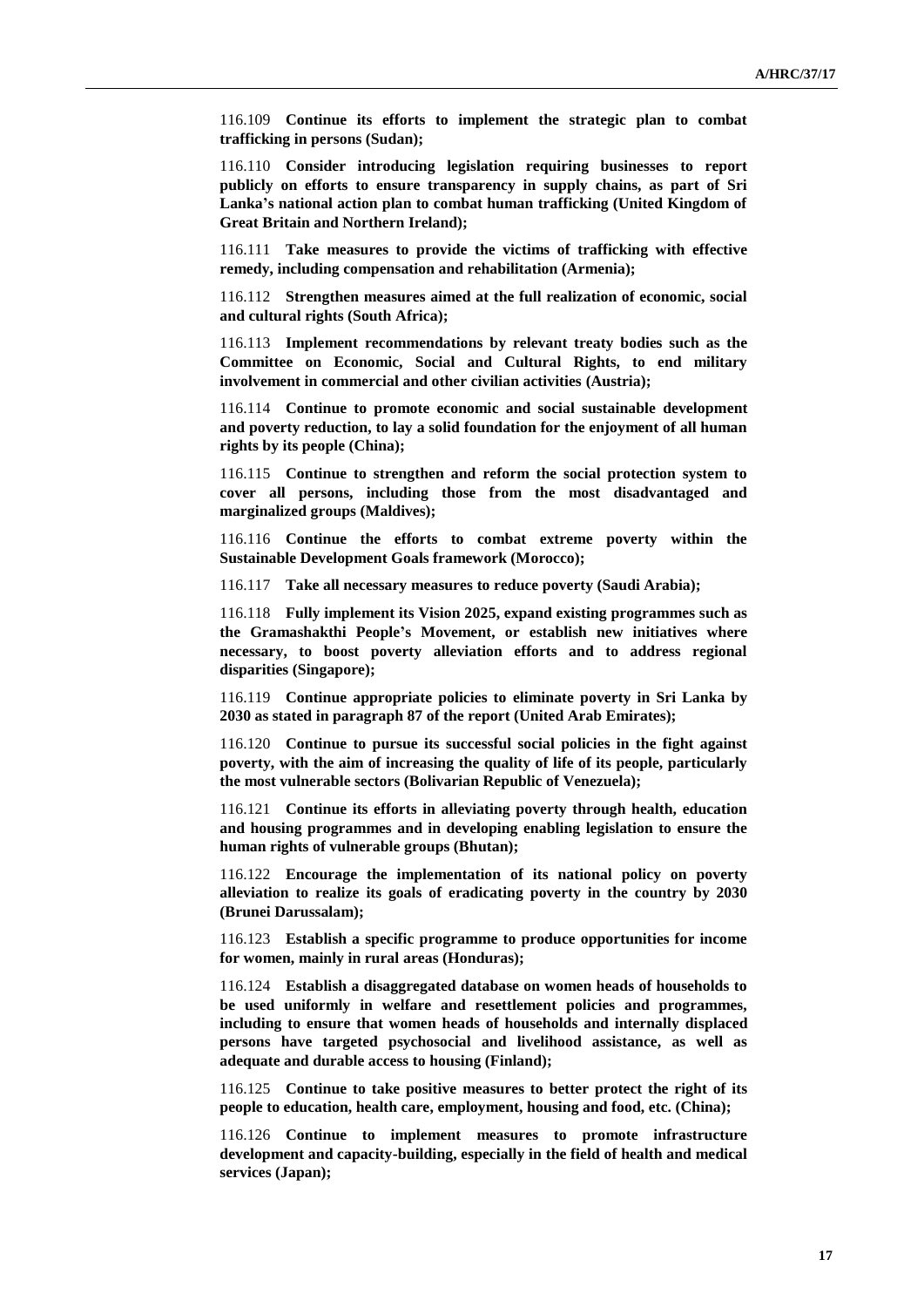116.127 **Take measures to allocate adequate resources to develop the quality of health and educational services in plantation areas (Islamic Republic of Iran);**

116.128 **Adopt in line with the 2030 Agenda all legislative and political measures as needed to guarantee universal access to sexual and reproductive health, according to the Plan of Action of the Beijing Conference (Honduras);**

116.129 **Ensure equal access to education for vulnerable people, including women, children and persons with disabilities (Lao People's Democratic Republic);**

116.130 **Strengthen the democratic control of the defence sector, in particular suspend the involvement of members of the armed forces in economic activities, in order to ensure guarantee of property of citizens, as well as their livelihoods (Switzerland);**

116.131 **Accelerate the restitution of lands confiscated by the army and set up a satisfactory compensation system (France);**

116.132 **Consider the review of the land laws in order to address the immediate needs of internally displaced persons (Georgia);**

116.133 **Take all the necessary measures to significantly increase the process of returning occupied private land back to its rightful owners, with a view to also addressing accusations of land-grabbing (Haiti);**

116.134 **Set up a genuine policy on protection and promotion of women's rights (France);**

116.135 **Intensify measures to advance women's rights, including vocational training of youth and measures relating to access to justice, and legislative reform, as well as implementation of gender responsiveness at all levels of governance and policymaking (Indonesia);**

116.136 **Continue efforts to enhance the empowerment of women and the elimination of discrimination and violence against women (Tunisia);**

116.137 **Fully incorporate the Convention on the Elimination of All Forms of Discrimination against Women into Sri Lanka's domestic system (Norway);**

116.138 **Guarantee equality between men and women through an exhaustive review of national legislation (Guatemala);**

116.139 **Review and repeal discriminatory provisions against women in its domestic legislation (Latvia);**

116.140 **Consider undertaking a review of domestic laws with a view to guaranteeing equality between men and women, including laws that govern the rights of succession with respect to land permits and grants, and the absence of a minimum age for marriage under Muslim law (Ghana);**

116.141 **Eliminate discriminatory practices against women in relation to rights to succession, inheritance and possession of land (Spain);**

116.142 **Review domestic laws that have an impact on equality between women and men, in particular those that govern rights of succession, the disposal of immovable property and the establishment of a minimum age for marriage (Portugal);**

116.143 **Repeal domestic legislation that discriminates against women, including on rights to succession to land permits and grants, and the disposal of immovable property, as well as to address obstacles to equal participation of women in political, economic and public life (Namibia);**

116.144 **Continue efforts to address discrimination against women and combat gender-based violence (Lao People's Democratic Republic);**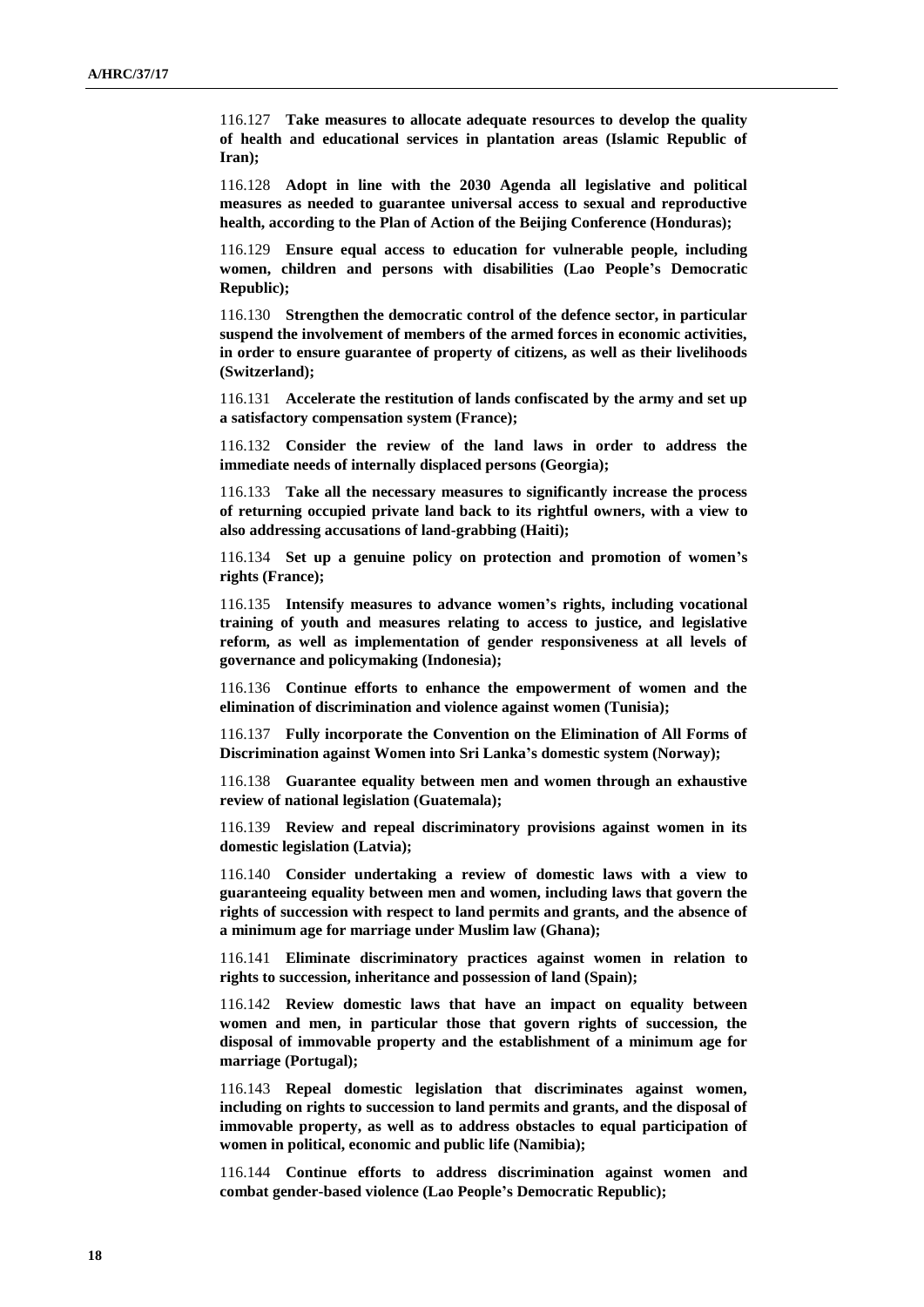116.145 **Strengthen efforts towards elimination of violence against women (Georgia);**

116.146 **Pursue all efforts to fight gender-based violence (Saudi Arabia);**

116.147 **Design and implement strategies to tackle sexual and gender-based violence, including addressing related stigma towards victims and survivors, as per the National Human Rights Action Plan, the National Plan of Action for addressing Sexual and Gender-Based Violence and the Declaration on Preventing Sexual Violence in Conflict (United Kingdom of Great Britain and Northern Ireland);**

116.148 **Criminalize conjugal violence and adopt a comprehensive strategy to prevent and fight against gender-based violence (Honduras);**

116.149 **Continue to take measures to end all forms of violence against women and expedite the finalization of amendments to the Prevention of Domestic Violence Act (Maldives);**<sup>5</sup>

116.150 **Allocate adequate resources to ensure the continuous and effective implementation of the National Action Plan to Address Gender-Based Violence (Malaysia);**

116.151 **Continuously provide gender-sensitive trainings to authorities handling gender-based violence cases (Malaysia);**

116.152 **Intensify its efforts to investigate allegations of sexual violence by the security forces and ensure that perpetrators are prosecuted and punished (Timor-Leste);**

116.153 **Protect and promote the rights of women, end sexual violence in conflict and do not allow impunity for such crimes (Egypt);**

116.154 **Equip all police stations with a women's desk, private rooms, and a sufficient number of female police officers, with a view to better ensuring women's and girls' access to justice (Haiti);**

116.155 **Increase women's participation in public and political life, and reform laws that discriminate against women (Iraq);**

116.156 **Continue promoting the participation and empowerment of women in the decision-making process and combat discrimination against their role in the family and society (Libya);**

116.157 **Continue the efforts to promote and protect the rights of women, and strengthen measures already adopted aimed at enhancing their political participation (Morocco);**

116.158 **Pursue sustained policies aimed at the promotion of women's full and equal participation in decision-making at all levels of government (Norway);**

116.159 **Work on the implementation of the Agenda on Women, Peace and Security so as to ensure effective participation of women in all areas of decision-making processes (Spain);**

116.160 **Enhance participation by women in political and public life and further increase assistance to women heads of households in gaining access to employment and services to improve their socioeconomic conditions (Bahrain);**

116.161 **Adopt concrete initiatives to eradicate all kinds of discrimination against children, through the empowerment of their rights and fair mechanisms of reparation (Ecuador);**

<sup>&</sup>lt;sup>5</sup> The recommendation as read during the interactive dialogue: "Continue to take measures to end all forms of violence against women and expedite the finalization of Domestic Violence Bill (Maldives)".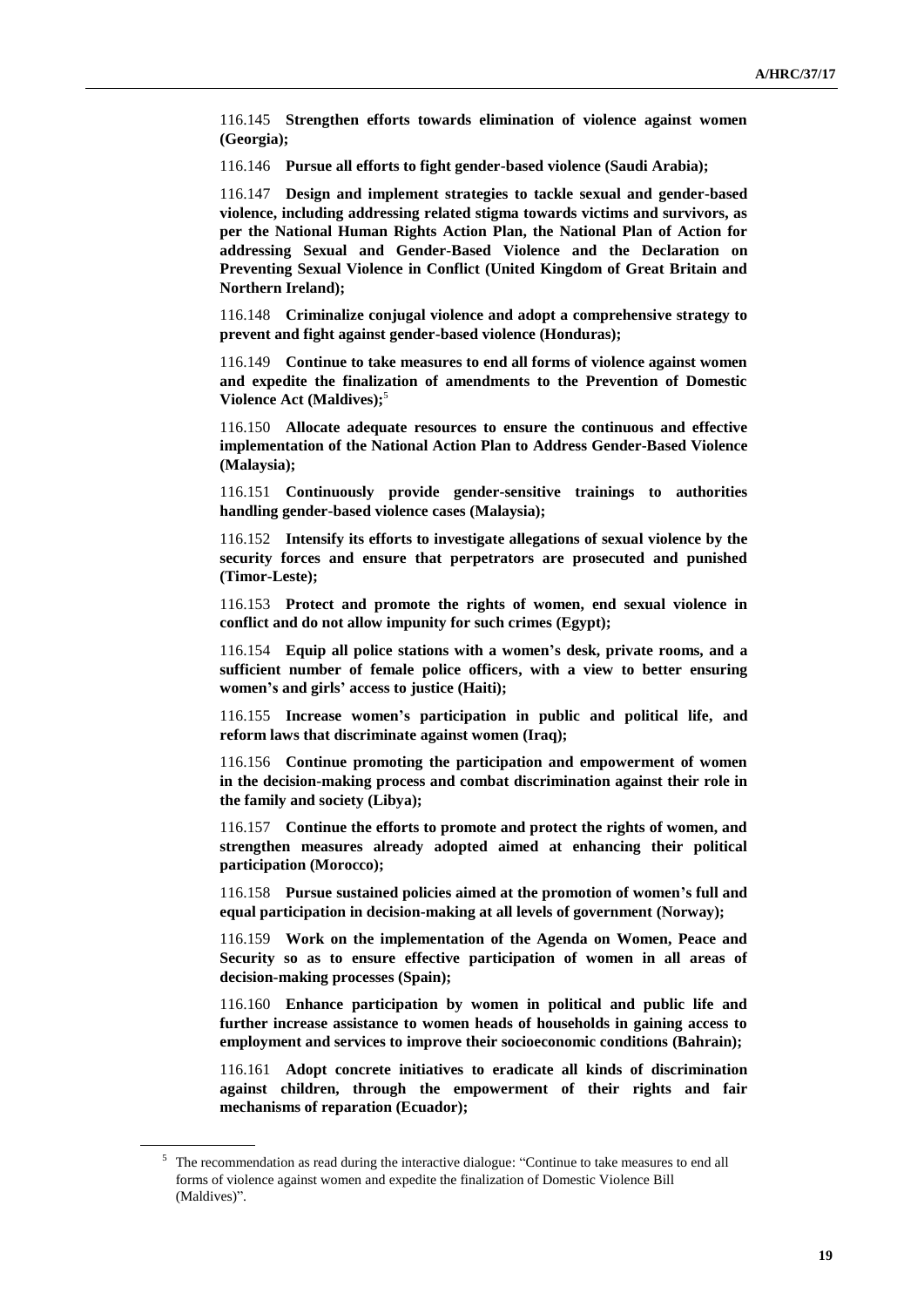116.162 **Adopt special measures to ensure that persons in particularly vulnerable situations, such as children, have meaningful access to the justice system and other complaint procedures (Bahrain);**

116.163 **Address discrimination against children on the basis of their ethnic origin or economic situation (Iraq);**

116.164 **Continue efforts to protect effectively women, children, and ethnic minorities' rights, and combat discrimination they are facing (Poland);**

116.165 **Prohibit corporal punishment of children in all settings, including at home (Montenegro);**

116.166 **Continue its efforts for the protection of children and combating child labour (Tunisia);**

116.167 **Ensure access of persons with disabilities to education, employment, public transportation, health and political participation, and eliminate discriminatory laws and regulations (Mexico);**

116.168 **Continue allocating adequate funds for welfare programmes providing support to persons with disabilities (Azerbaijan);**

116.169 **Continue with its efforts to increase the number of persons with disabilities employed in the public service (Brunei Darussalam);**

116.170 **Continue to effectively address issues such as poor access to education and health systems for persons with disabilities (Japan);**

116.171 **Continue the protection programmes and policies of the Tamil population so that they can fully enjoy their rights, particularly economic, social and cultural rights (Peru);**

116.172 **Give particular attention to the effective participation of minorities in the decision-taking process, offering equal economic and social opportunities, and to create practices and institutions to ensure that the ethnic, linguistic and religious diversity of the country can be fully integrated (Guatemala);**

116.173 **Accelerate the enactment of the Sri Lanka Employment Migration Authority Act on the protection of migrant workers and their families in line with the International Convention on the Protection of the Rights of All Migrant Workers and Members of Their Families (Indonesia);**

116.174 **Apply alternatives to detention of irregular migrants, in particular for families and children (Portugal);**

116.175 **Reinforce its policies to provide asylum seekers and refugees access to education services that are available nationally (Holy See);**

116.176 **Exert further efforts to ensure return and resettlement of the remaining internally displaced persons (Azerbaijan);**

116.177 **Strengthen measures to address the needs of people affected and displaced by conflict and seek durable solutions to their displacement (Egypt).**

117. **The recommendations formulated during the interactive dialogue listed below have been examined by Sri Lanka and have been noted by Sri Lanka:**

117.1 **Ratify the Second Optional Protocol to the [International Covenant on](http://www.ohchr.org/EN/ProfessionalInterest/Pages/CCPR.aspx)  [Civil and Political](http://www.ohchr.org/EN/ProfessionalInterest/Pages/CCPR.aspx) Rights, aiming at the abolition of the death penalty (Montenegro) (Spain);**

117.2 **Ratify the Second Optional Protocol to the International Covenant on Civil and Political Rights (Poland);**

117.3 **Halt the use of the death penalty in all circumstances and take steps towards its abolition, including ratification of the Second Optional Protocol to the International Covenant on Civil and Political Rights (New Zealand);**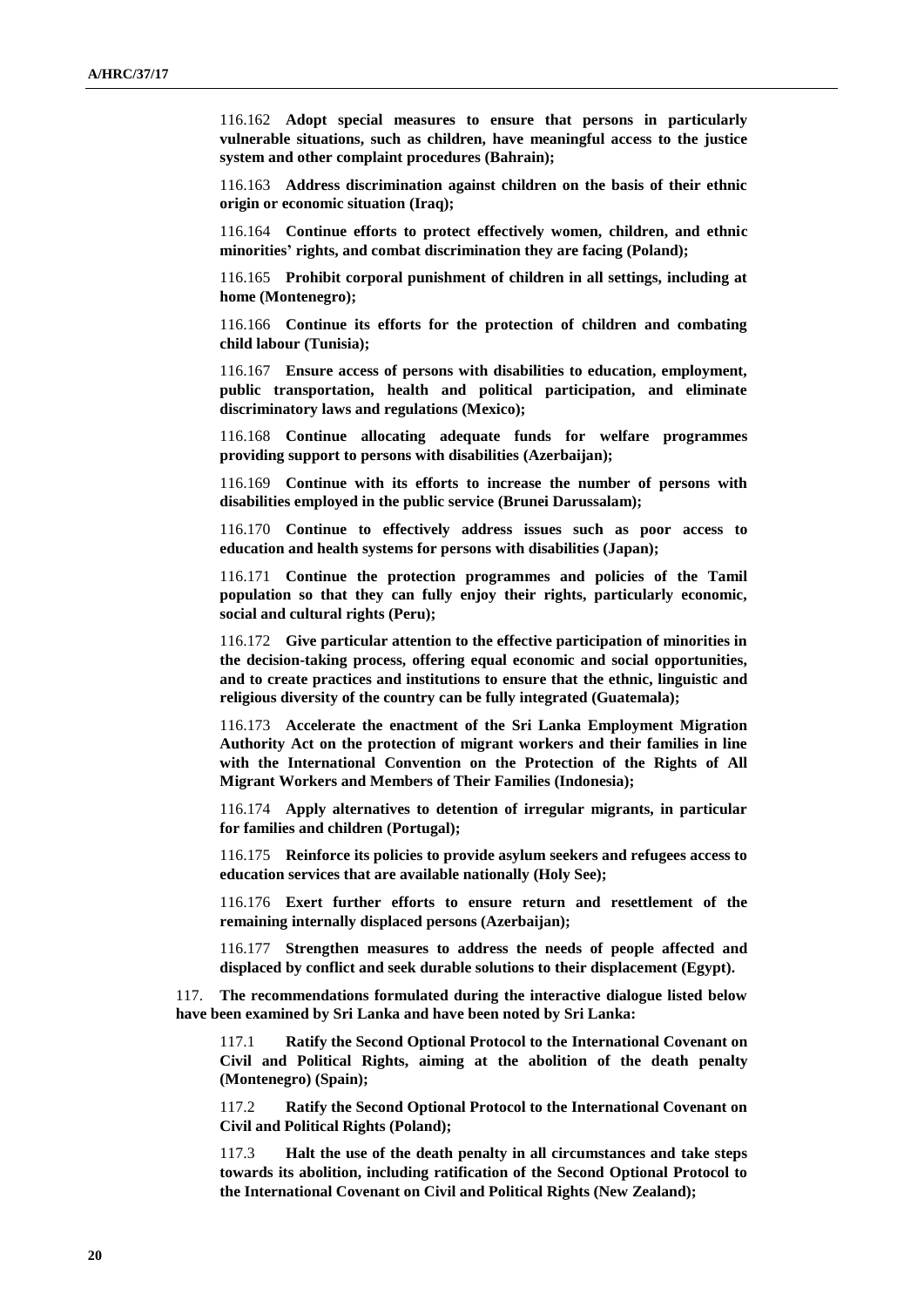117.4 **Consider ratifying the 1951 Convention relating to the Status of Refugees and its 1967 Protocol (Côte d'Ivoire);**

117.5 **Ratify the Rome Statute of the International Criminal Court as well as the Optional Protocol to the Convention against Torture and Other Cruel, Inhuman or Degrading Treatment or Punishment and establish a National Torture Prevention Mechanism (Austria);**

117.6 **Ratify the optional protocols to the Convention on the Rights of the Child on a communications procedure, to the Convention on the Rights of Persons with Disabilities and to the International Covenant on Economic, Social and Cultural Rights (Slovakia);**

117.7 **Ratify the Optional Protocol to the Convention on the Rights of Persons with Disabilities (Burundi);**

117.8 **Adhere to and adapt national legislation to the Arms Trade Treaty and sign the Treaty on the Prohibition of Nuclear Weapons (Guatemala);**

117.9 **Ratify the 1951 Convention relating to the Status of Refugees and its 1967 Protocol (Portugal) (Sierra Leone);**

117.10 **Ratify the Rome Statute of the International Criminal Court (Slovenia) (Timor-Leste);**

117.11 **Ratify the Rome Statute of the International Criminal Court (Estonia);**

117.12 **Adhere to and adapt its national legislation with the Rome Statute (Guatemala);**

117.13 **Ratify the Rome Statute of the International Criminal Court and fully align its legislation with all the obligations under the Rome Statute (Latvia);**

117.14 **Ratify the Indigenous and Tribal Peoples Convention, 1989 (No. 169) of the International Labour Organization (Guatemala);**

117.15 **Ratify the Convention on the Non-Applicability of Statutory Limitations to War Crimes and Crimes against Humanity (Armenia);**

117.16 **Guarantee that the new constitution clearly and expressly recognizes the fundamental principle of the separation of powers, establishes checks and balances and guarantees the independence of the judiciary and the courts, while ensuring that all stakeholders have a place at the table when drafting the new constitution (Haiti);**

117.17 **Consider the creation of a Ministry responsible for acceleration of the implementation of the new National Human Rights Action Plan 2017–2021, developed in 2016 (Côte d'Ivoire);**

117.18 **Ensure that Constitutional reforms guarantee equal protections, rights and treatment of all individuals, without distinction (Canada);**

117.19 **Amend its laws that discriminate against women, and decriminalize consensual same-sex conduct (Australia);**

117.20 **Amend the Penal Code, particularly Sections 365 and 365A, to decriminalize consensual same-sex conduct and displays of affection (Netherlands);**

117.21 **Decriminalize same-sex relations and take concrete measures to combat discrimination and violence against the lesbian, gay, bisexual, transgender and intersex community (Brazil);**

117.22 **Decriminalize same-sex conduct by repealing Sections 365 and 365A of the Penal Code (Canada);**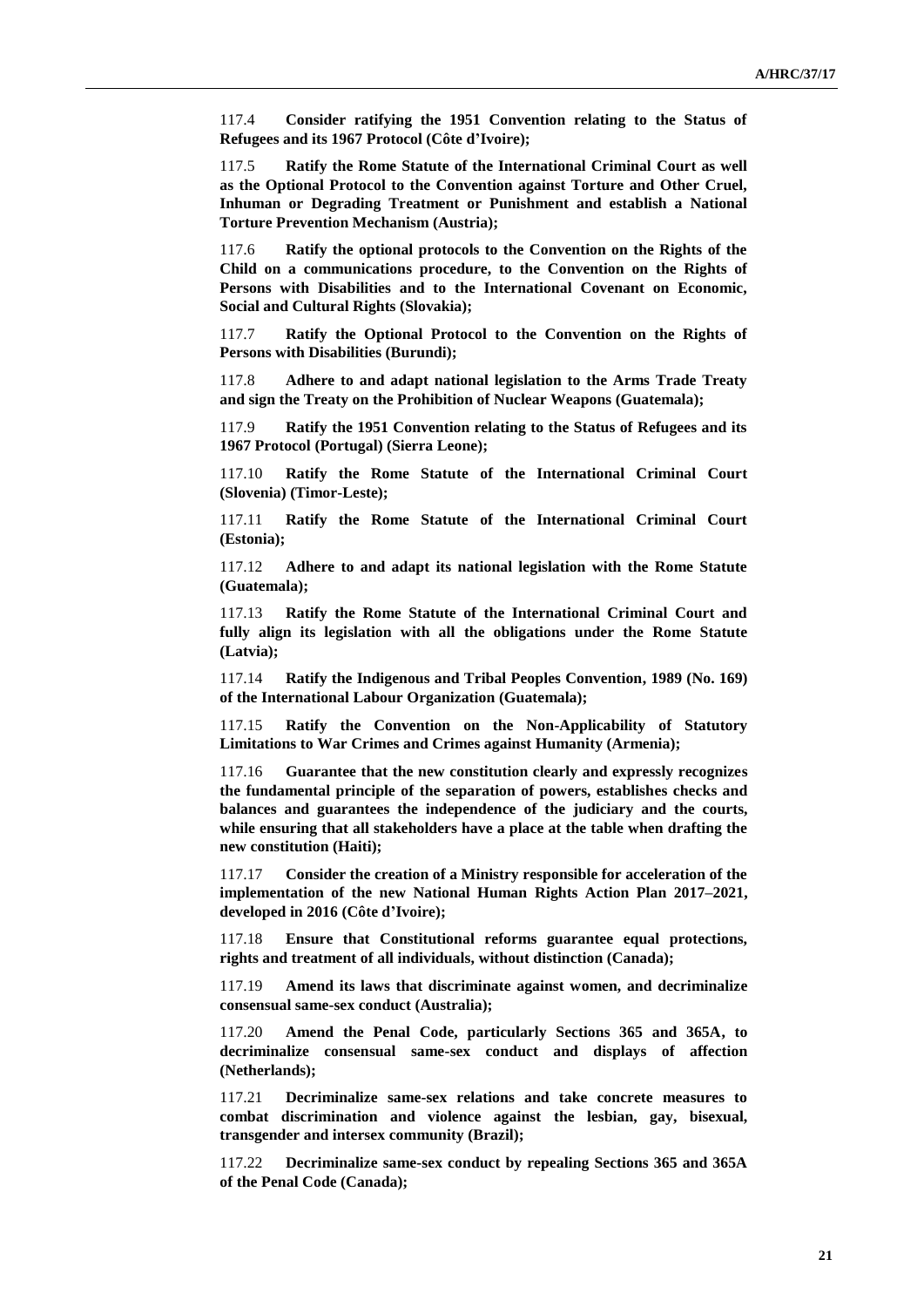117.23 **Amend the Penal Code, particularly Sections 365 and 365A, to decriminalize consensual same-sex conduct as well as displays of affection (Sweden);**

117.24 **Modify the criminal code in order to decriminalize consensual sexual behaviour between persons of the same sex, suppress degrading terms that could be used against the lesbian, gay, bisexual, transgender and intersex community, and avoid abuse and harassment by police authorities (Uruguay);**

117.25 **Decriminalize same-sex consensual relationships and adopt all necessary measures to combat discrimination and violence based on sexual orientation or gender identity, and guarantee access of lesbian, gay, bisexual, transgender and intersex people to health services (Honduras);**

117.26 **End impunity and ensure that perpetrators of incitement to hatred and violence are brought to justice in compliance with international law (Sweden);**

117.27 **Repeal the Prevention of Terrorism Act and enforce an immediate moratorium on its use; ensure that the draft Counter-Terrorism Act is compliant with international human rights standards (Canada);**

117.28 **Abolish the death penalty (Australia);**

117.29 **Take concrete measures to abolish the death penalty (Norway);**

117.30 **Transform its de facto moratorium on the application of the death penalty into definitive abolition (Portugal);**

117.31 **Abolish capital punishment, establish a moratorium on all pending executions and commute all death sentences to prison sentences (Slovakia);**

117.32 **Abolish capital punishment and commute death sentences to prison terms (Holy See);**

117.33 **Abolish the death penalty, considering that the moratorium on judicial executions has been in place since 1975 (Namibia);**

117.34 **Ensure, in law and in practice, that all detainees are afforded fundamental legal safeguards from the outset (Holy See);**

117.35 **Publish a consolidated list of missing persons (Switzerland);**

117.36 **Take comprehensive measures to ensure that the alleged war crimes and other human rights violations committed during the internal conflict are investigated and prosecuted, with the aim of ending impunity (Estonia);**

117.37 **Expedite the ongoing process and establish a clear timeline to establish a truth-seeking commission and an Office on Reparations as well as a special court to investigate allegations of serious human rights violations (Republic of Korea);**

117.38 **Move with concrete steps — most evidently seen through committed financial resources in the national budget, and appointed experts with concrete mandates — on all four transitional justice mechanisms (the former Yugoslav Republic of Macedonia);**

117.39 **Develop a clear timeline and benchmarks for the full implementation of Sri Lanka's commitments under Human Rights Council resolution 30/1 (Germany);**

117.40 **Develop a clear timeline and benchmarks for the full implementation of its commitments in Human Rights Council resolution 30/1 (Norway);**

117.41 **Develop an unambiguous timeline accompanied with a monitoring framework for the full implementation of its commitments under Human Rights Council resolution 30/1 (the former Yugoslav Republic of Macedonia);**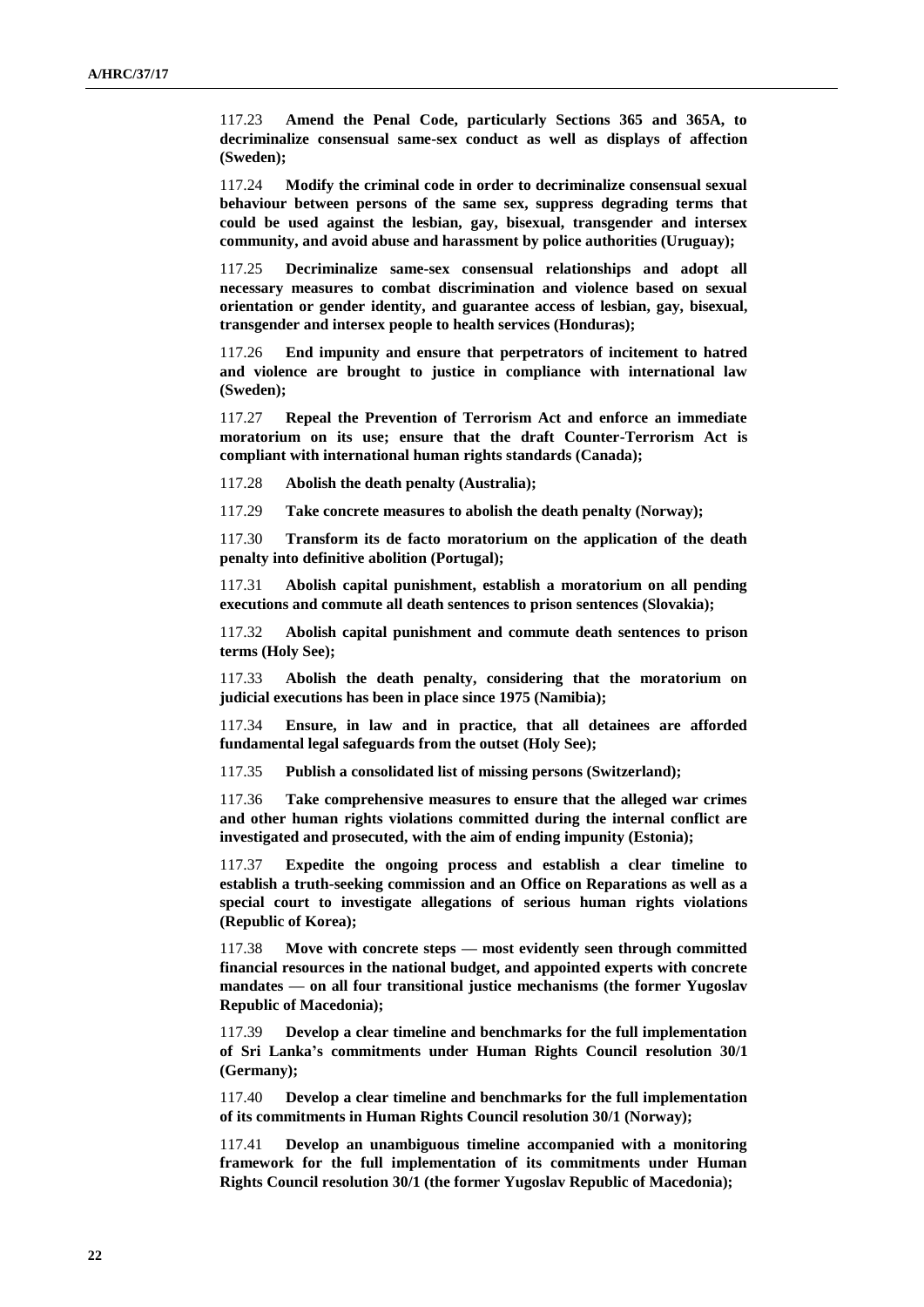117.42 **Act on its commitments in Human Rights Council resolution 30/1 including to establish transitional justice mechanisms, and to establish a clear timeline to this end (Austria);**

117.43 **Develop a clear timeline and benchmarks for the full implementation of Human Rights Council resolution 30/1 (Denmark);**

117.44 **Foster reconciliation through accelerated implementation of Human Rights Council resolution 30/1, including by launching the Office of Missing Persons, ending military involvement in civilian functions, returning lands to civilian owners, and establishing a judicial mechanism with the participation of foreign investigators, prosecutors and judges (Canada);**

117.45 **Fully implement the recommendations of the Consultative Task Force on Reconciliation, including to repeal the Prevention of Terrorism Act and replace it with international best practice legislation (Australia);**<sup>6</sup>

117.46 **Adopt a national policy on the protection of journalists and human rights defenders to combat intimidation and violence, and to ensure effective investigation of such acts and prosecution of perpetrators (Austria);**

117.47 **Consider a large-scale transfer of land for civilian use in the northern and eastern provinces of the country (Ghana);**

117.48 **Continue its efforts to ensure legal ownership and restitution to longterm internally displaced persons and refugees, as provided by international law standards (Holy See);**

117.49 **Amend or repeal article 16 of the Constitution and amend all Personal Laws to remove discriminatory provisions against women as well as barriers to engaging in the political process (Canada);**

117.50 **Strengthen measures to eliminate all forms of violence against women, inter alia by criminalizing marital rape (Belgium);**

117.51 **Adopt specific legislation that explicitly prohibits domestic violence, including marital rape, and ensure its stringent implementation and enforcement (Slovenia);**

117.52 **Amend the Penal Code to decriminalize and eliminate all punitive measures related to termination of pregnancies in cases of rape, incest and severe foetal impairment (Denmark);**

117.53 **Take the necessary measures to establish a national procedure for the determination of refugee status (Argentina).**

118. **All conclusions and/or recommendations contained in the present report reflect the position of the submitting State(s) and/or the State under review. They should not be construed as endorsed by the Working Group as a whole.**

## **III. Voluntary pledges and commitments**

119. Ensure that the ongoing constitutional reform process is inclusive, and takes into account fundamental principles of equality and non-discrimination, separation of powers, checks and balances, and the independence of the judiciary.

120. Train and appoint information officers and designated officers to all public authorities covered under the Right to Information Act to fulfil the right to information.

<sup>6</sup> The recommendation as read during the interactive dialogue: "Fully implement its commitments under Human Rights Council resolution 30/1 and the recommendations of the Consultative Task Force on Reconciliation, including to repeal the Prevention of Terrorism Act and replace it with international best practice legislation (Australia)".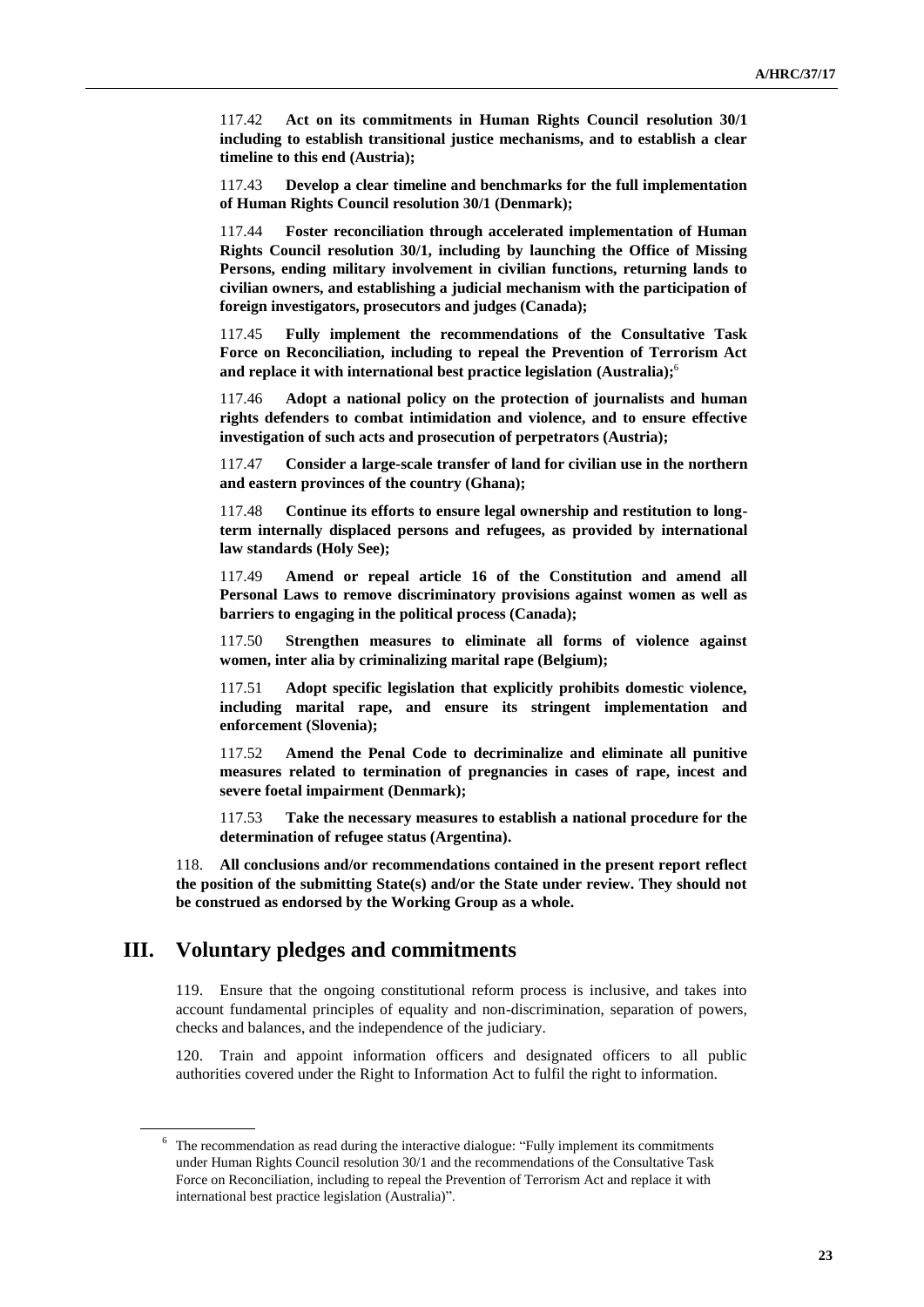121. Accede to the Optional Protocol to the Convention against Torture and Other Cruel, Inhuman or Degrading Treatment or Punishment, and designate the Human Rights Commission of Sri Lanka as the national preventive and monitoring mechanism to fulfil obligations under the Optional Protocol to the Convention against Torture and Other Cruel, Inhuman or Degrading Treatment or Punishment.

122. Review and repeal the Prevention of Terrorism Act, and replace it with new counterterrorism legislation compliant with international human rights standards.

123. Increase the number of, and strengthen, the women's and children's desks of the Children's and Women's Bureau of the Sri Lanka Police to ensure a gender-responsive justice system.

124. Enforce legislation guaranteeing women's political representation at the provincial and local authority levels.

125. Ensure, and strengthen, respect for the fundamental rights of all persons, including those from the lesbian, gay, bisexual, transgender, intersex and queer community, and address concerns raised in that regard.

126. Formulate a comprehensive reparations policy to guide the granting of reparations to persons affected by the armed conflict, including internally displaced persons.

Ensure that all security forces personnel to be deployed in overseas peacekeeping missions are adequately vetted through a comprehensive process with the participation of the Human Rights Commission of Sri Lanka.

128. Fulfil commitments contained in Human Rights Council resolution 30/1 towards the operationalization of the Office on Missing Persons, and the establishment of a truthseeking commission, an office for reparations, and a judicial mechanism with a special counsel.

129. Work towards achieving the Sustainable Development Goal of alleviating poverty through national-level initiatives including the Gramashakthi People's Movement.

130. Take measures to incorporate the provisions of the Convention on the Rights of Persons with Disabilities into domestic law.